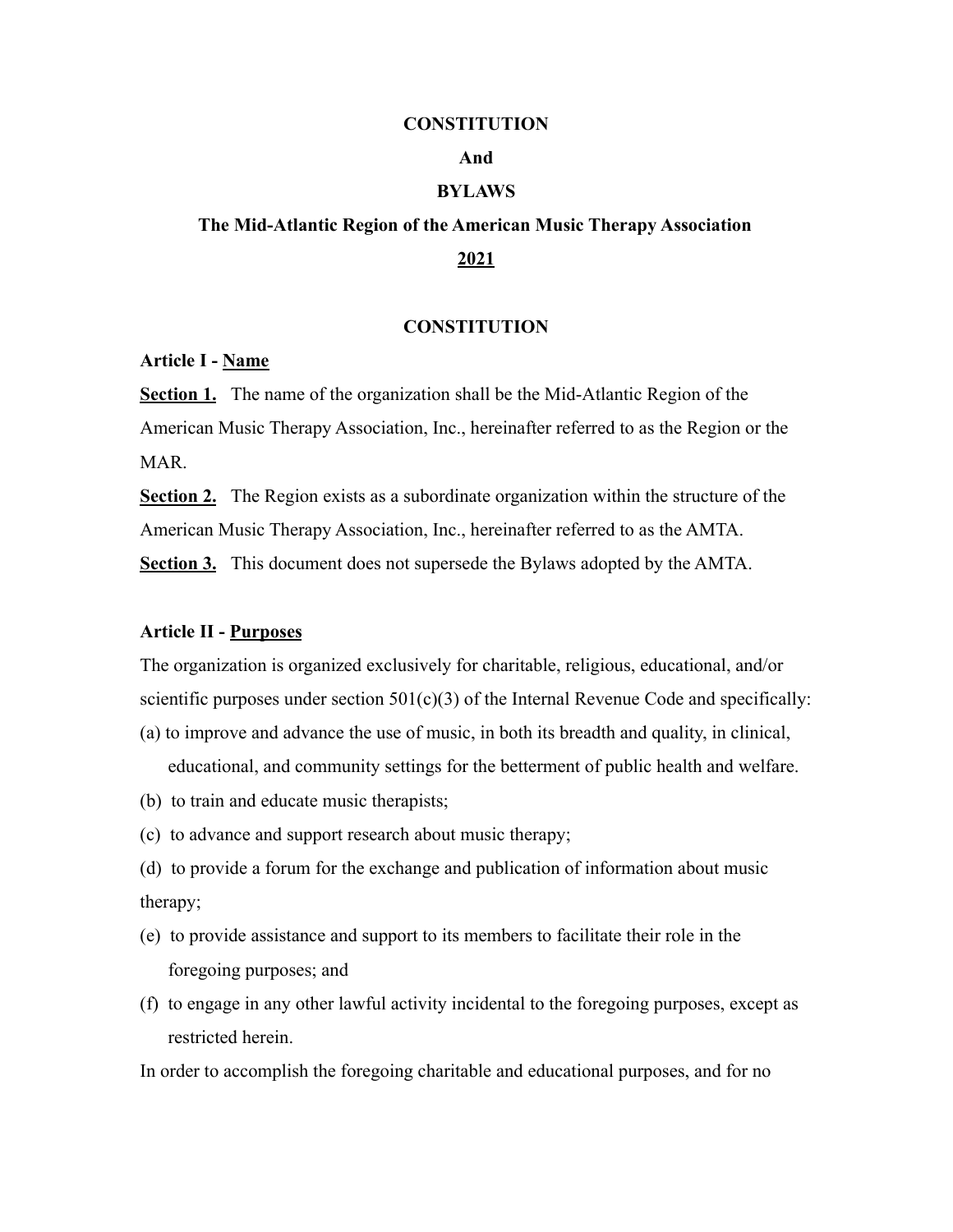other purpose or purposes, this organization shall also have the power to:

(a) sue and be sued;

(b) make contracts;

- (c) receive property by devise or bequest, subject to the laws regulating the transfer of property by will, and otherwise acquire and hold all property, real or personal including shares of stock, bonds, and securities of corporations;
- (d) act as trustee under any trust whose objectives are related to the principal objects of the corporation, and to receive, hold, administer, and expend funds and property subject to such trust;
- (e) convey, exchange, lease, mortgage, encumber, transfer upon trust or otherwise dispose of all property, real or personal;
- (f) borrow money, contract debts and issue bonds, notes, and debentures, and secure the payment of any performance of its obligations; and
- (g) do all other acts necessary or expedient for the administration of the affairs and attainment of the purposes of this organization; provided, however, that this organization shall not, except to an insubstantial degree, engage in any activities or exercise any powers that are not in furtherance of the primary purposes of this organization.

# **Article III - Membership**

**Section 1.** Types of membership in the Region shall correspond to membership categories of AMTA.

**Section 2.** Membership privileges and responsibilities shall be specified in the Bylaws.

# **Article IV - Officers**

**Section 1.** The officers of the Region shall be elected and appointed. The authority and duties of each officer shall be as defined in the Bylaws. The methods of the election and appointment, and terms of office, shall be specified in the Bylaws.

**Section 2.** The elected officers of the Region shall be a President, President-Elect, Vice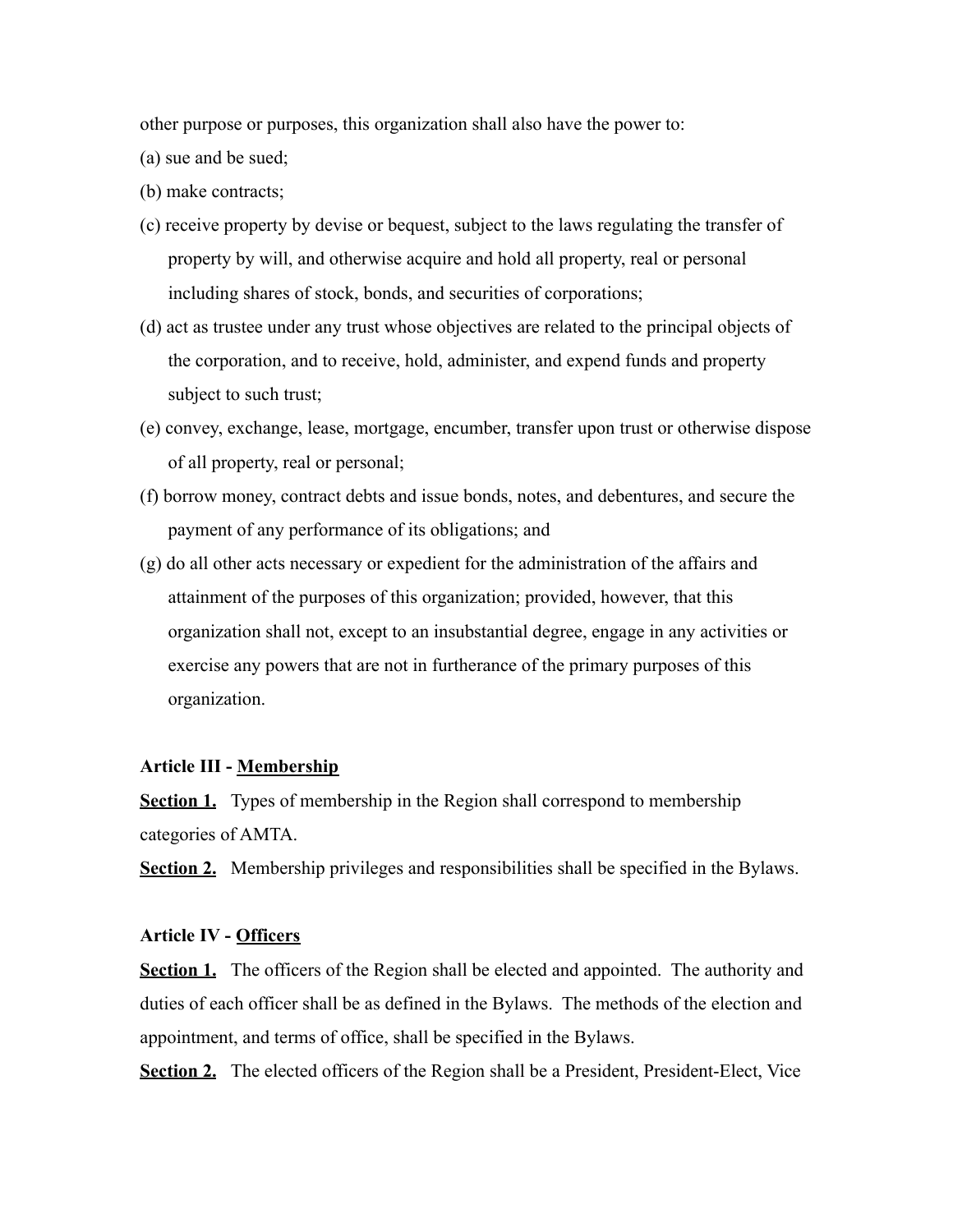President for Conference Planning, Vice President-Elect for Conference Planning, Vice President for Membership, Immediate Past-President, Treasurer, Treasurer-Elect, Government Relations Chair, Government Relations Chair-Elect, Public Relations Chair. **Section 3.** The officers elected by the Mid-Atlantic Region Association of Music Therapy Students, hereinafter referred to as MARAMTS, shall be the Student Affairs Advisor and the Student Representative. The officer elected by the Assembly Delegates and Alternates shall be the Assembly Chair.

**Section 4.** The appointed officers of the Region shall be the Parliamentarian, Recording Secretary, Editor of the official regional publication, Historian, Archivist, and Continuing Education Coordinator.

# **Article V - Executive Board**

**Section 1.** There shall be an Executive Board consisting of thirteen (13) voting members: President, President-Elect, Vice President for Conference Planning, Vice President-Elect for Conference Planning, Vice President for Membership, Immediate Past-President, Treasurer, Treasurer-Elect, Student Affairs Advisor (elected by MARAMTS), Government Relations Chair, Government Relations Chair-Elect, Public Relations Chair, and Student Representative (elected by MARAMTS). The Parliamentarian, Recording Secretary, Editor, Historian, Archivist, Assembly Chair, and Continuing Education Coordinator shall be ex-officio members without the right to vote.

**Section 2.** The Executive Board shall have the power to transact the general business of the Region and shall be responsible for the management and control of its funds. The Executive Board shall review and approve a budget for the forthcoming fiscal year at the Executive Board meeting at the annual conference.

# **Article VI - National Assembly of Delegates**

Delegates and Alternate Delegates to the Assembly of the AMTA shall be elected by the Region. The number of Delegates is determined by directive of the AMTA Board of Directors. Their election and terms of office shall be specified in the Bylaws.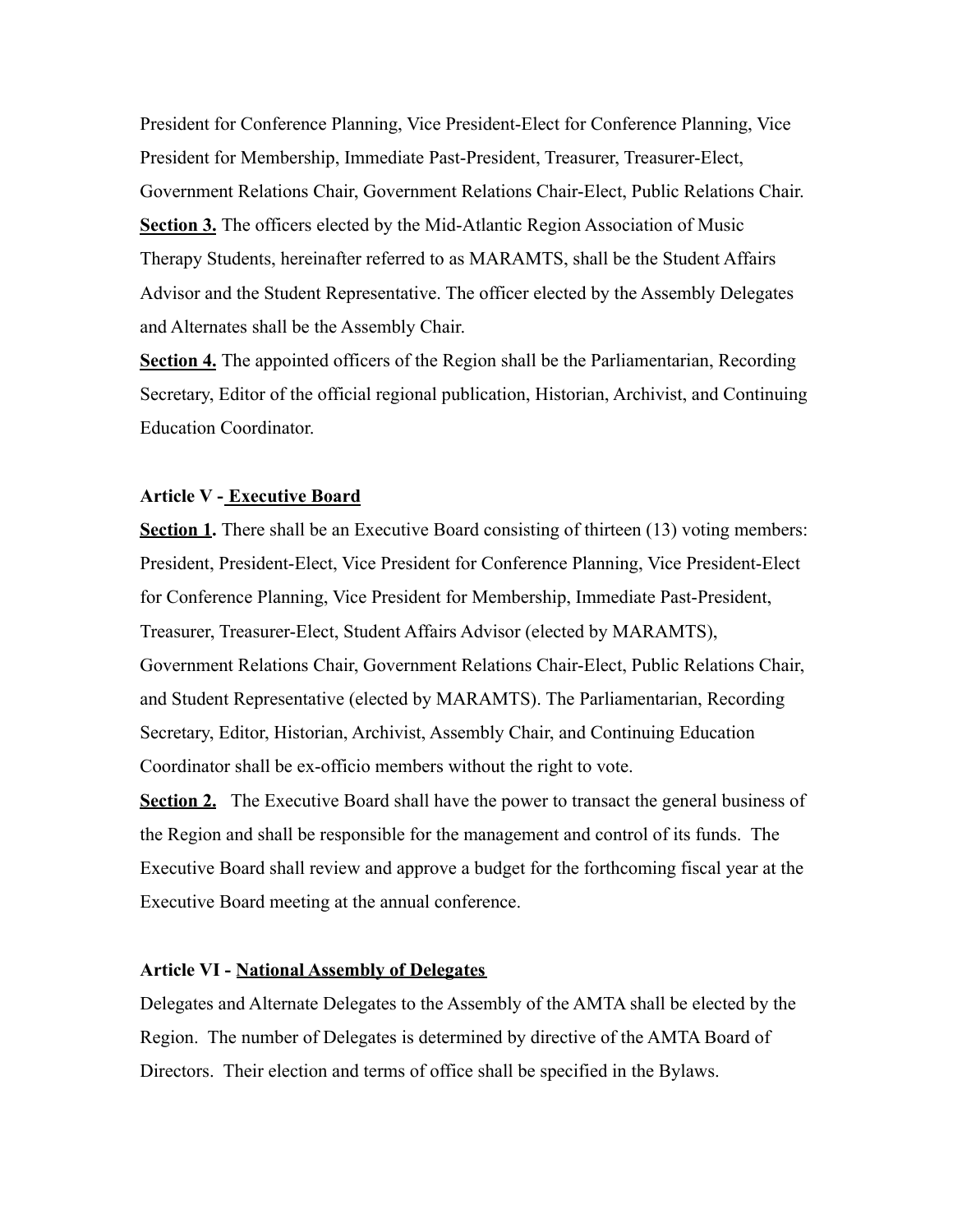# **Article VII - Representatives to National Standing Committees and Judicial Review Board**

**Section 1.** A representative shall be appointed to each of the National Standing Committees and the Judicial Review Board.

**Section 2.** The manner in which these committee and board representatives are selected shall be specified in the Bylaws.

# **Article VIII - Regional Councils and Committees**

**Section 1.** There shall be two standing councils: The National Services Council, and The Regional Conference Council. Members to these councils shall be appointed by the President, with approval of the Executive Board, unless it is already a duty of an elected or appointed position. All council members shall perform such duties as specified in the Bylaws.

**Section 2.** The National Services Council shall be chaired by the Immediate Past-President and include regional representatives to the AMTA standing committees, regional members who sit as members of the AMTA Board of Directors, and the regional representative to the Judicial Review Board.

**Section 3.** The Regional Conference Council shall be chaired by the Vice President for Conference Planning and shall include the Vice President-Elect for Conference Planning, the Regional Event Planner, the Exhibits Coordinator, the Local Host(s), the Continuing Education Coordinator, the Public Relations Chair, and the Vice President of MARAMTS.

**Section 4.** Members of the Constitution and Bylaws Revision Committee; Cultural Humility, Accessibility, Diversity, and Inclusion (CHADI) Committee; Finance Committee; Government Relations Committee; Historical Preservation Committee; Nominating Committee; Public Relations Committee; Regional Ad Hoc Committees; and Research Committee shall be appointed by the President with Executive Board approval. The Constitution and Bylaws Revision Committee; Cultural Humility; Accessibility,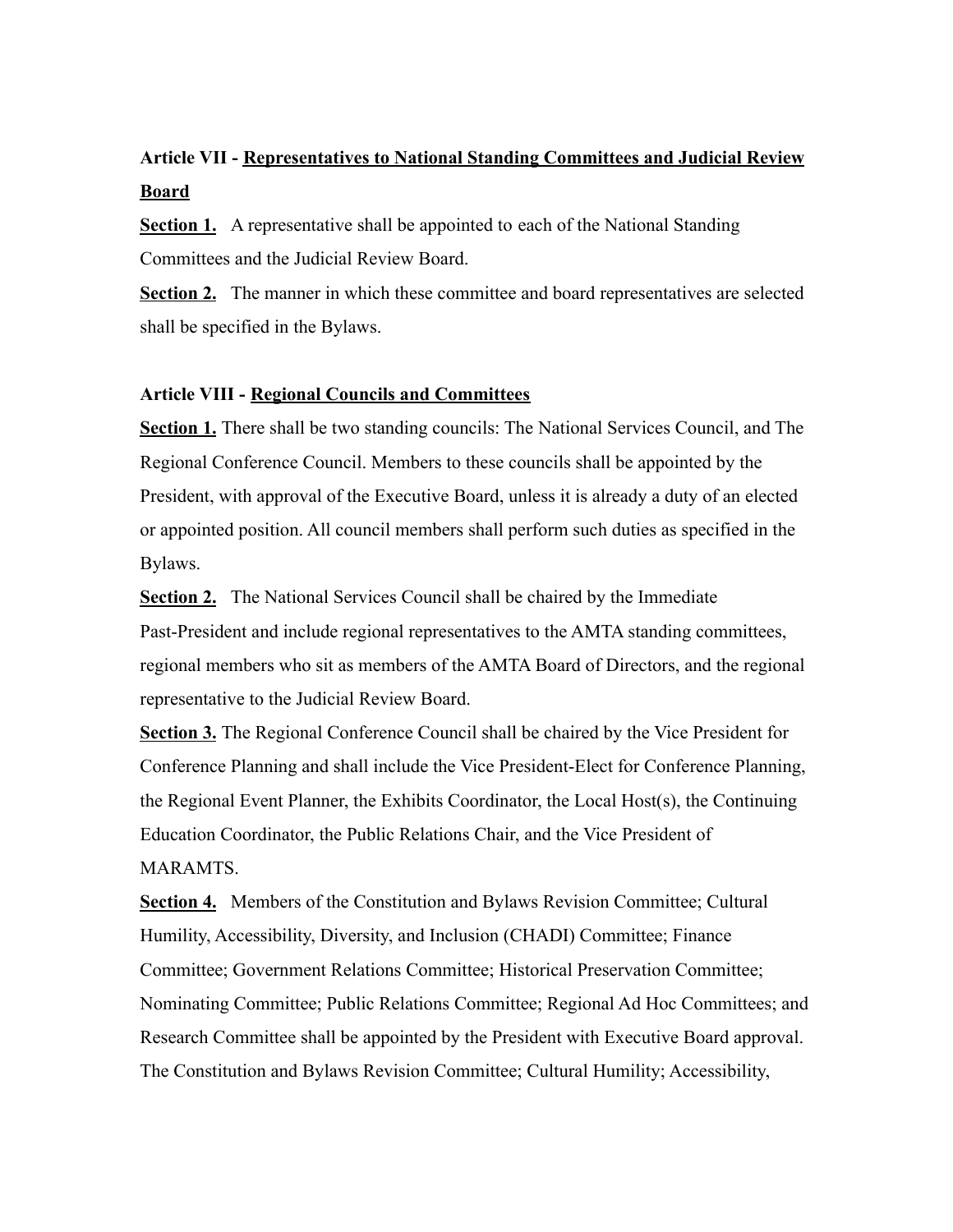Diversity, and Inclusion (CHADI) Committee; Finance Committee; Government Relations Committee; Historical Preservation Committee; Nominating Committee; Public Relations Committee; and Research Committee shall perform such duties as specified in the Bylaws. The regional ad hoc committees shall perform such duties as authorized by the Executive Board.

## **Article IX - Special Interest Groups and State Associations**

Members of the Region may petition the Executive Board to approve the formation of Special Interest Groups or State Associations of the MAR. The Executive Board, in turn, may approve such Special Interest Groups or State Associations, in accordance with procedures specified in the Bylaws.

# **Article X - Meetings**

**Section 1.** An annual regional conference shall be held. The location and date shall be determined by the Executive Board. Business meetings, including all voting meetings shall be held before the final day of the annual regional conference to ensure maximum participation.

**Section 2.** Notice of all regional business meetings shall be provided to members entitled to vote not less than 10 nor more than 60 days prior to the meeting.

**Section 3.** A membership meeting of the Region shall be called at the National Conference. The President shall coordinate with the AMTA Vice President to ensure a meeting is scheduled.

**Section 4.** Additional meetings of the Region shall be called by the President, if requested by seven (7) members of the Executive Board or upon signed petition by thirty-five (35) professional members of the Region.

**Section 5.** A minimum of two (2) meetings of the Executive Board shall be held annually. The dates of these meetings shall be set as far in advance as possible and be open to all regional members in good standing. Special meetings of the Executive Board shall be called by the President or upon the joint written request of no less than seven (7)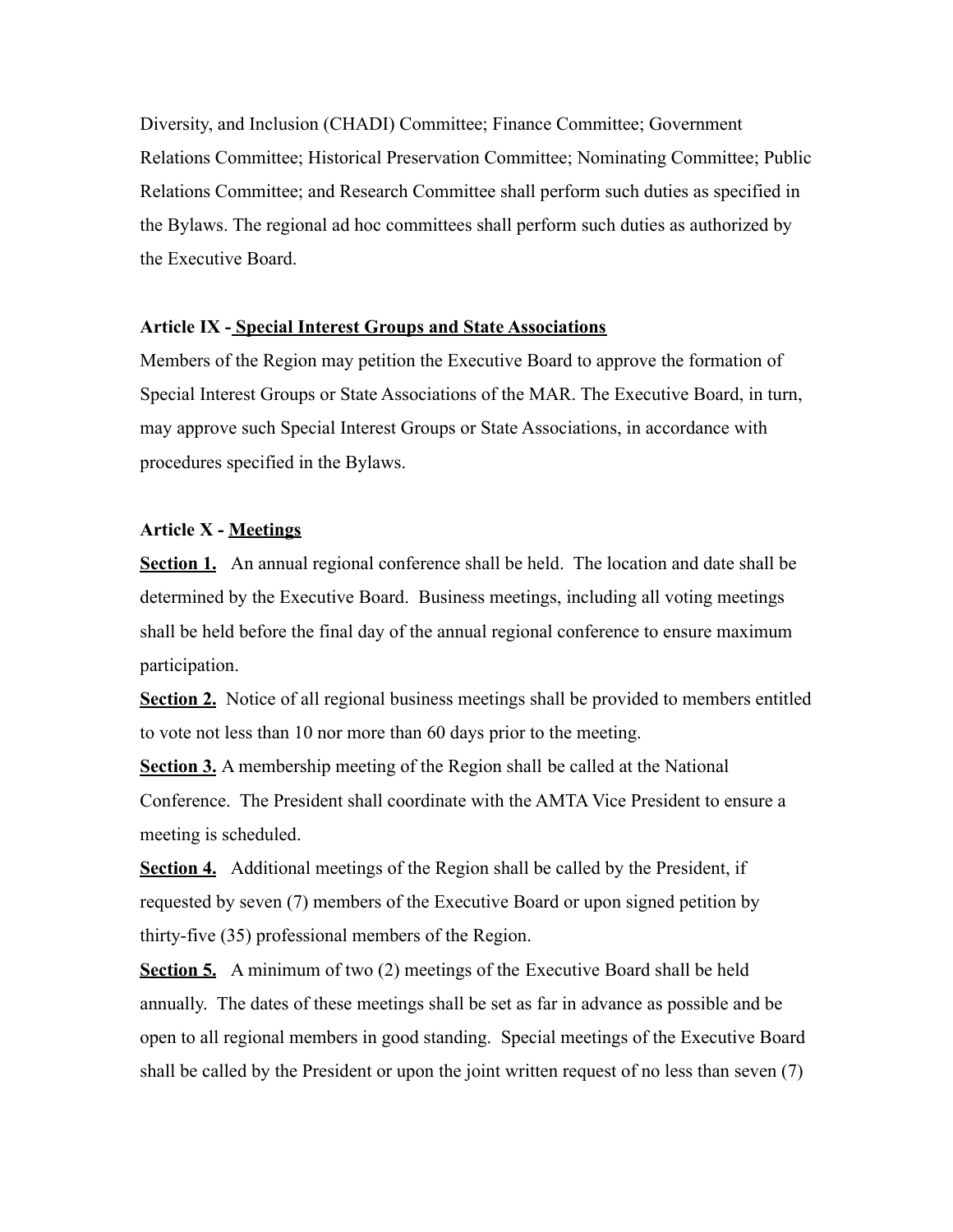members of the Executive Board.

# **Section 6**

In situations where meeting virtually is conducive to the business and attendees of the meeting, any meeting may occur virtually at a time and date to be determined by the Executive Board.

# **Article XI - Quorum**

**Section 1.** Ouorum of the Executive Board shall consist of at least six (6) elected officers of the Executive Board.

**Section 2.** Quorum of the Executive Board plus twenty-five (25) other professional members of the Region shall constitute quorum for regional business meetings. At no time shall the lack of quorum at a non-business session prevent those present from proceeding with the program of the day.

## **Article XII - Publication**

There shall be an official publication of the Region. Publication circulation shall be stated in the Bylaws.

# **Article XIII - Amendments**

**Section 1.** Proposed amendments to this Constitution shall be submitted to the membership at least two weeks in advance of a business meeting to be held at or around the time of the regional conference. The presentation of proposed amendments will be recorded. An electronic vote, including this recording and the proposed amendments and rationale, will be sent to all voting members within two (2) weeks of the business meeting. A two-thirds majority vote is required for passage of proposed amendments. The Chair of the Constitution and Bylaws Revision Committee shall present the results for publication in the first edition of the official regional publication following the vote. **Section 2.** Proposed amendments to these Bylaws Constitution shall be submitted to the membership at least 24 hours in advance of a business meeting to be held at or around the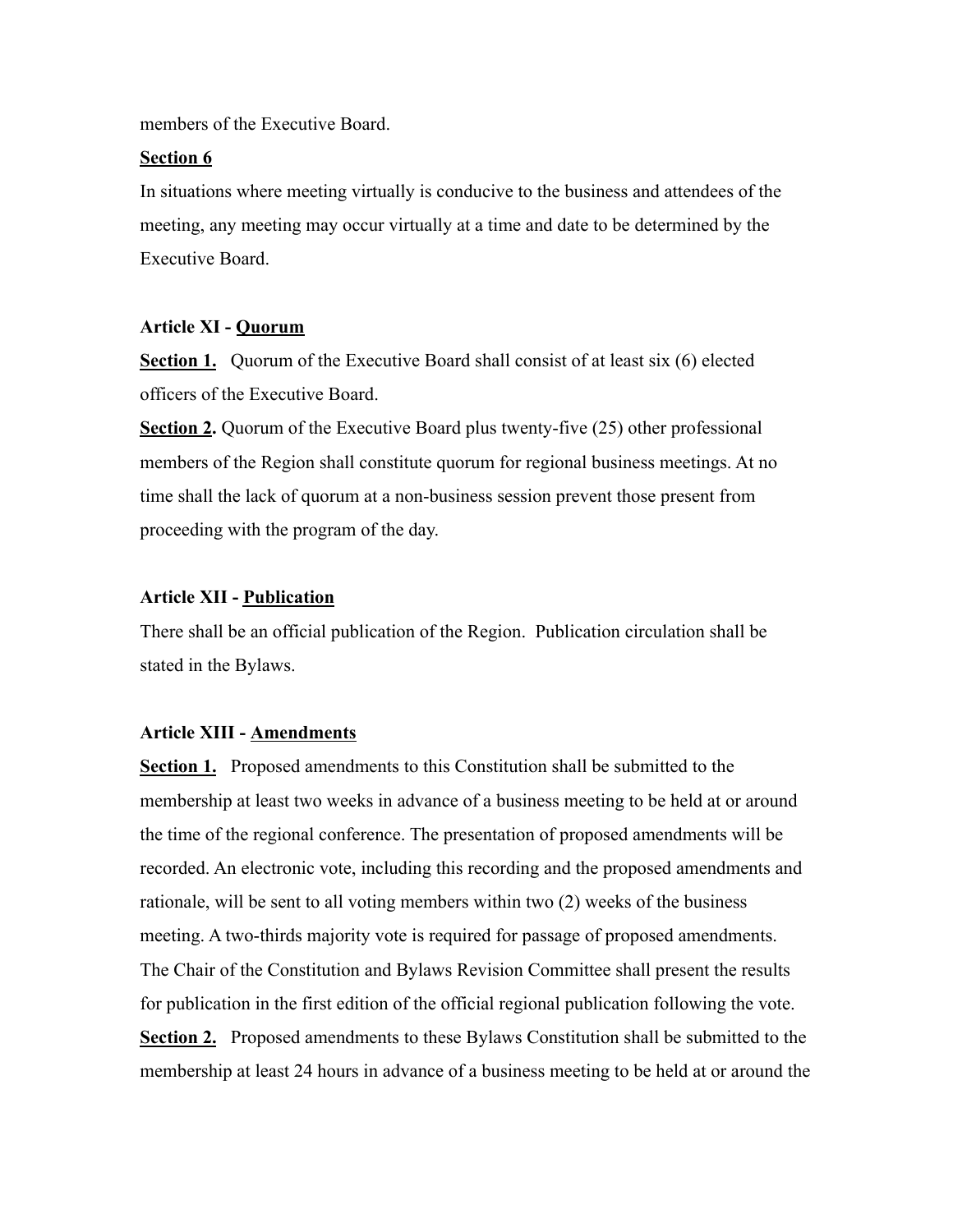time of the regional conference. The presentation of proposed amendments will be recorded. An electronic vote, including this recording and the proposed amendments and rationale, will be sent to all voting members within two (2) weeks of the business meeting. A two-thirds majority vote is required for passage of proposed amendments. The Chair of the Constitution and Bylaws Revision Committee shall present the results for publication in the first edition of the official regional publication following the vote.

#### **Article XIV - Charitable Activity Restrictions**

No part of the net income of the organization shall inure to the benefit of or be distributed to its directors, officers, or other private persons, except that the organization shall be authorized and empowered to pay reasonable compensation for services actually rendered and to make payments and distributions in furtherance of the purposes and objects of this organization. No substantial part of the activities of the organization shall be the carrying of propaganda or otherwise attempting to influence legislation, and the organization shall not participate in or intervene in any political campaign on behalf of any candidate for public office. Notwithstanding any other provisions set forth in this Constitution, at any time during which it is deemed a private foundation, the organization shall not engage in any act of self-dealing as defined in Section 4941(d) of the Internal Revenue Code of 1986 or corresponding provisions of any subsequent federal tax laws; the organization shall distribute its income for each taxable year at such time and in such manner as not to become subject to the tax on undistributed income imposed by Section 4942 of the Internal Revenue Code of 1986 or corresponding provisions of any subsequent federal tax laws; the organization shall not own any excess business holdings that would subject it to tax under Section 4943 of the Internal Revenue Code of 1986 or corresponding provisions of any subsequent federal tax laws; the organization shall not make any investments in such manner as to subject the organization to the tax imposed by Section 4944 of the Internal Revenue Code of 1986 or corresponding provisions of any subsequent federal tax laws; and the organization shall not make any taxable expenditures as defined in Section 4945(d) of the Internal Revenue Code of 1986 or corresponding provisions of any subsequent federal tax laws. Notwithstanding any other provisions of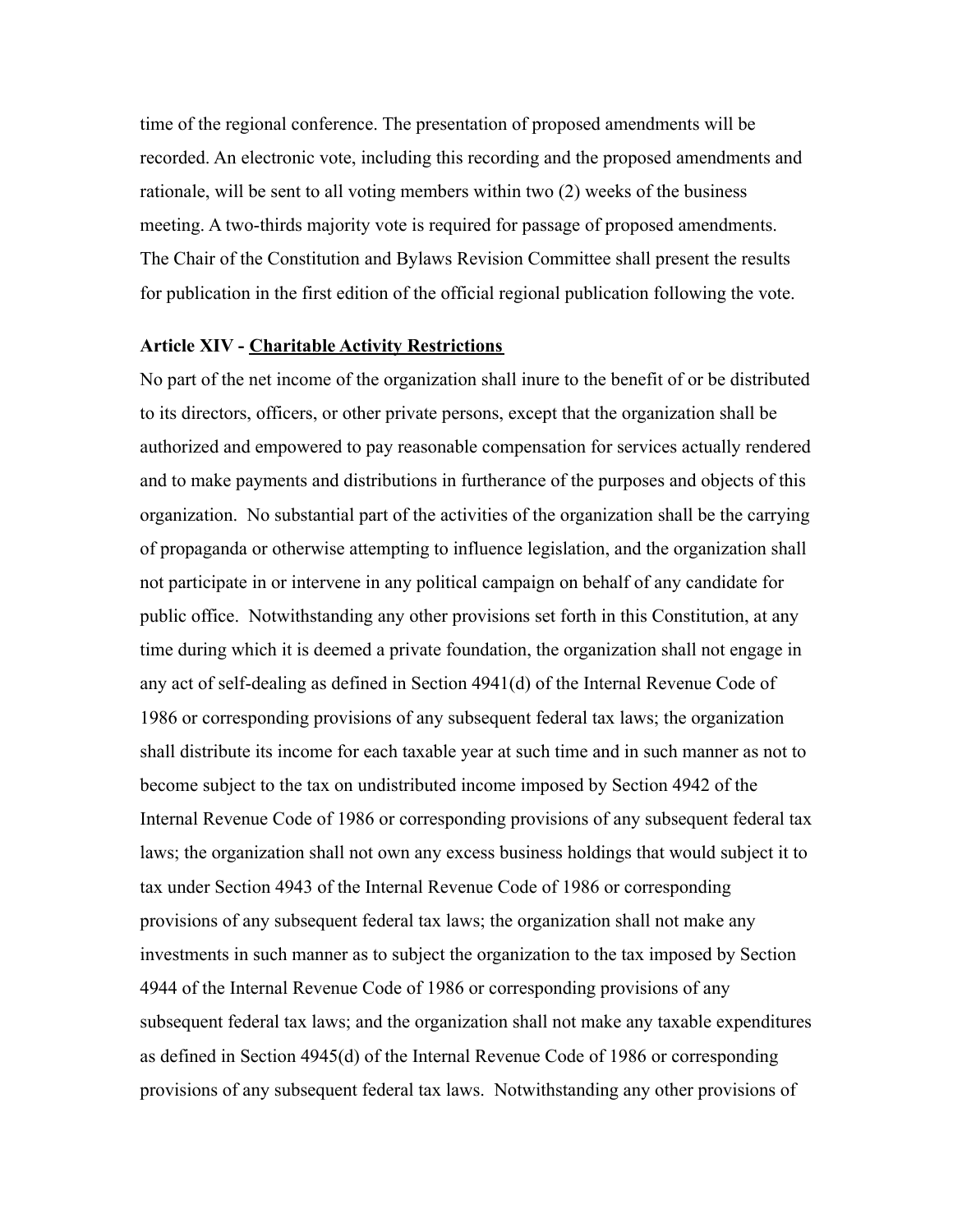this Constitution, the organization shall not conduct or carry on any activities not permitted to be conducted or carried on by an organization exempt from tax under Section 501(c)(3) of the Internal Revenue Code of 1986 or corresponding provisions of any subsequent federal tax laws, or by an organization contributions to which are to be deductible under Section 170(c)(2) of such Code, or corresponding provisions of any subsequent federal tax laws.

# **Article XV - Dissolution**

Upon the dissolution of the organization or the winding up of its affairs, the assets of the organization shall be distributed exclusively for charitable or educational purposes within the meaning of section  $501(c)(3)$  of the Internal Revenue Code. Organizations having purposes similar to those of this organization shall be preferred.

#### **BYLAWS**

#### **Article I - Membership**

**Section 1.** Membership shall be open to all persons and organizations who hold any type of membership in the American Music Therapy Association, and who are residents, employees, students, or organizations in New York, Pennsylvania, New Jersey, Maryland, Delaware, Virginia, West Virginia, or the District of Columbia.

**Section 2.** Such membership shall provide the privileges of participation in the activities of the Region and of receiving the official regional publication and all other publications of the Region.

**Section 3.** Only professional members in good standing, student members who have been professional members but have returned to graduate school and student status, retired professional members and Honorary Life Members who are eligible for professional membership may hold office or vote.

**Section 4.** Student members in good standing shall have the right to participate in the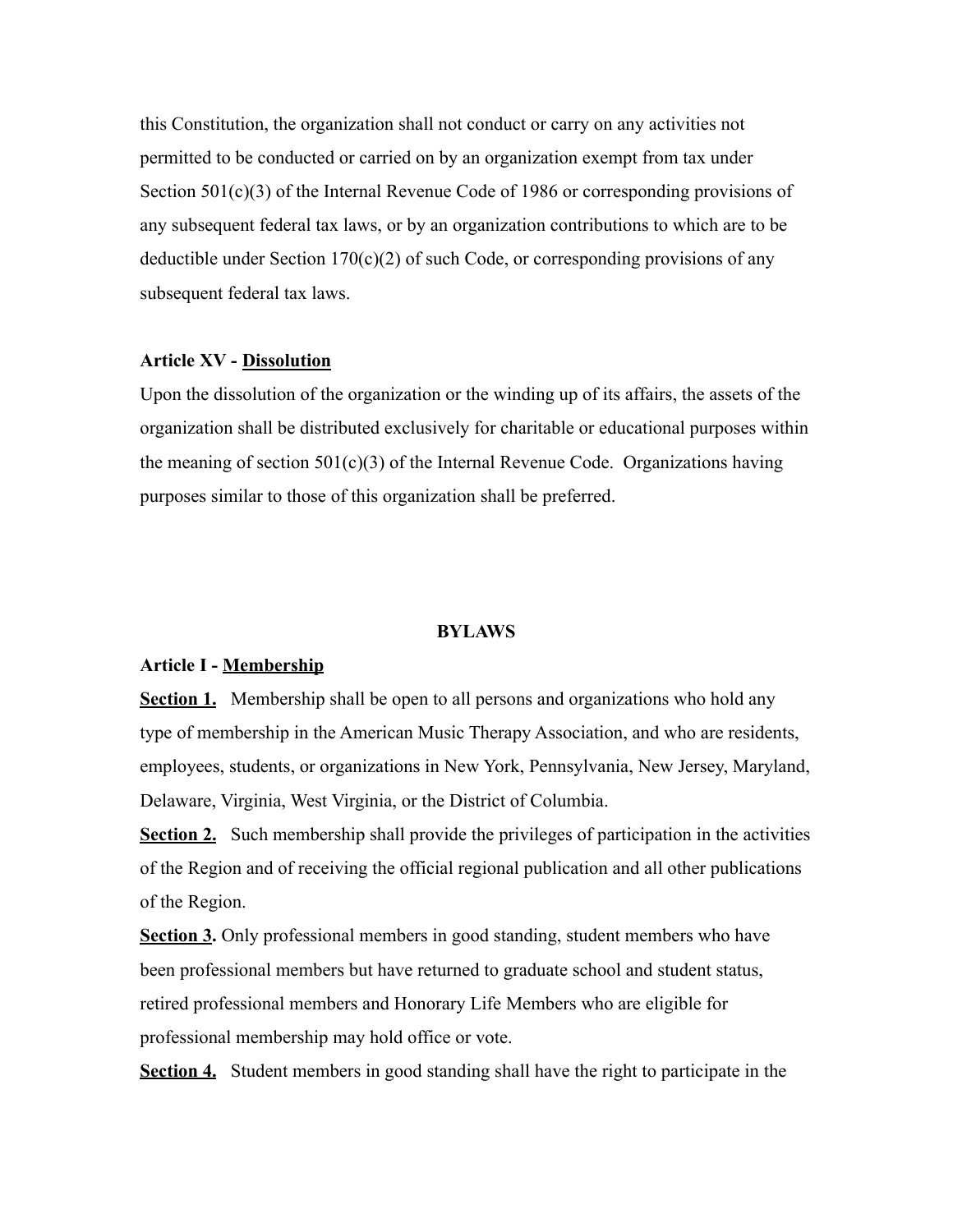activities of the Region, to receive the official regional publication, or other publications of the Region, and to hold the office of Student Representative to the Executive Board. **Section 5.** All other members in good standing, except those delineated in Sections 3 and 4, shall have the right to participate in the activities of the Region, and to receive the official regional publication, or other publications of the Region.

# **Article II - Dues**

**Section 1.** All members are required to pay dues to the AMTA and the Region concurrently. Any member in good standing in another Region coming into the Mid-Atlantic Region will be accepted in good standing for the duration of the fiscal year. Any AMTA Honorary Life Member living in the MAR shall be extended an Honorary Life Membership in the MAR.

**Section 2.** The membership and fiscal years shall begin January 1 and end December 31.

## **Article III - Duties of Elected Officers**

**Section 1.** The President shall: preside at all meetings of the Region; call and preside at all meetings of the Executive Board; be ex officio member of all committees except the Nominating Committee; be a representative to the Assembly of Delegates; assume all duties of the Assembly Chair in case of resignation of the Assembly Chair; make all designated appointments subject to the approval of the Executive Board; perform all other duties commensurate with the stated purpose of the organization; communicate with, advise, and guide corresponding student officer; mentor the elect position for the duties stated above; establish and/or maintain a handbook outlining job responsibilities; and submit an annual written report at the regional conference.

**Section 2.** The President-Elect shall: assist the President as requested; study the duties of the President in order to be prepared at the appropriate time to take over the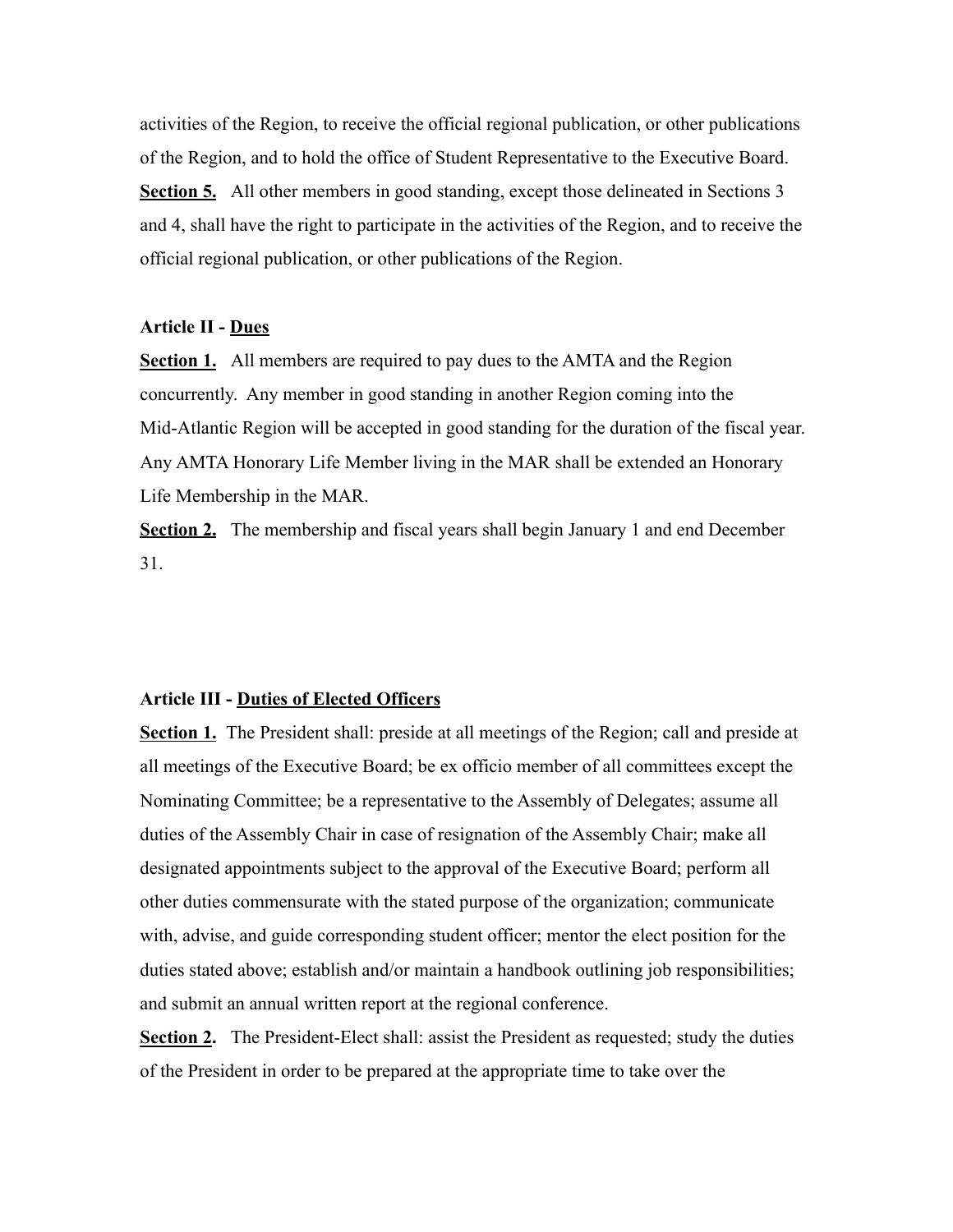responsibilities of this office; assume all duties of the President in case of resignation or removal of the President; attend Regional Executive Board meetings; be a representative to the Assembly of Delegates; serve as the chair of the Constitution and Bylaws Revision Committee to seek input, lead on-going study and propose changes in the Constitution and Bylaws as may be deemed necessary; oversee long-range planning; serve as a member of the Nominating Committee; serve as a member of the Finance Committee; ensure that all new officers and appointees receive their handbooks outlining job responsibilities; maintain on computer all officer handbooks; update the handbooks on a yearly basis following the Fall Executive Board meeting with input from officers and the Executive Board; present the updated handbooks to the officers and Executive Board on a yearly basis at or around the time of the annual Spring conference; establish and/or maintain communication with the Editor(s) of the official regional publication on a quarterly basis; establish and/or maintain a handbook outlining job responsibilities; submit an annual written report at the regional conference; serve as a liaison between state associations and the MAR board to facilitate communication between the states and the MAR; and carry out such other duties as may be assigned by the President or the Executive Board.

**Section 3.** The Vice President for Conference Planning shall: assume the duties of the President in case of absence of both the President and President-Elect; succeed to the Presidency in case of the resignation of both the President and President-Elect; attend Regional Executive Board meetings; chair the Conference Council; serve as Program Chair, taking complete charge of program planning for the annual regional conference and conferring on all details of management with any committees appointed to arrange for conference programs; develop and send out conference publicity; work with the Regional Event Planner, the Local Host(s) and/or virtual conference platform, the Continuing Education Coordinator, and the Exhibits Coordinator, and the Vice President of the MARAMTS; mentor the elect position for the duties stated above; establish and/or maintain a handbook outlining job responsibilities; submit an annual report at the regional conference; and carry out such other duties as may be assigned by the President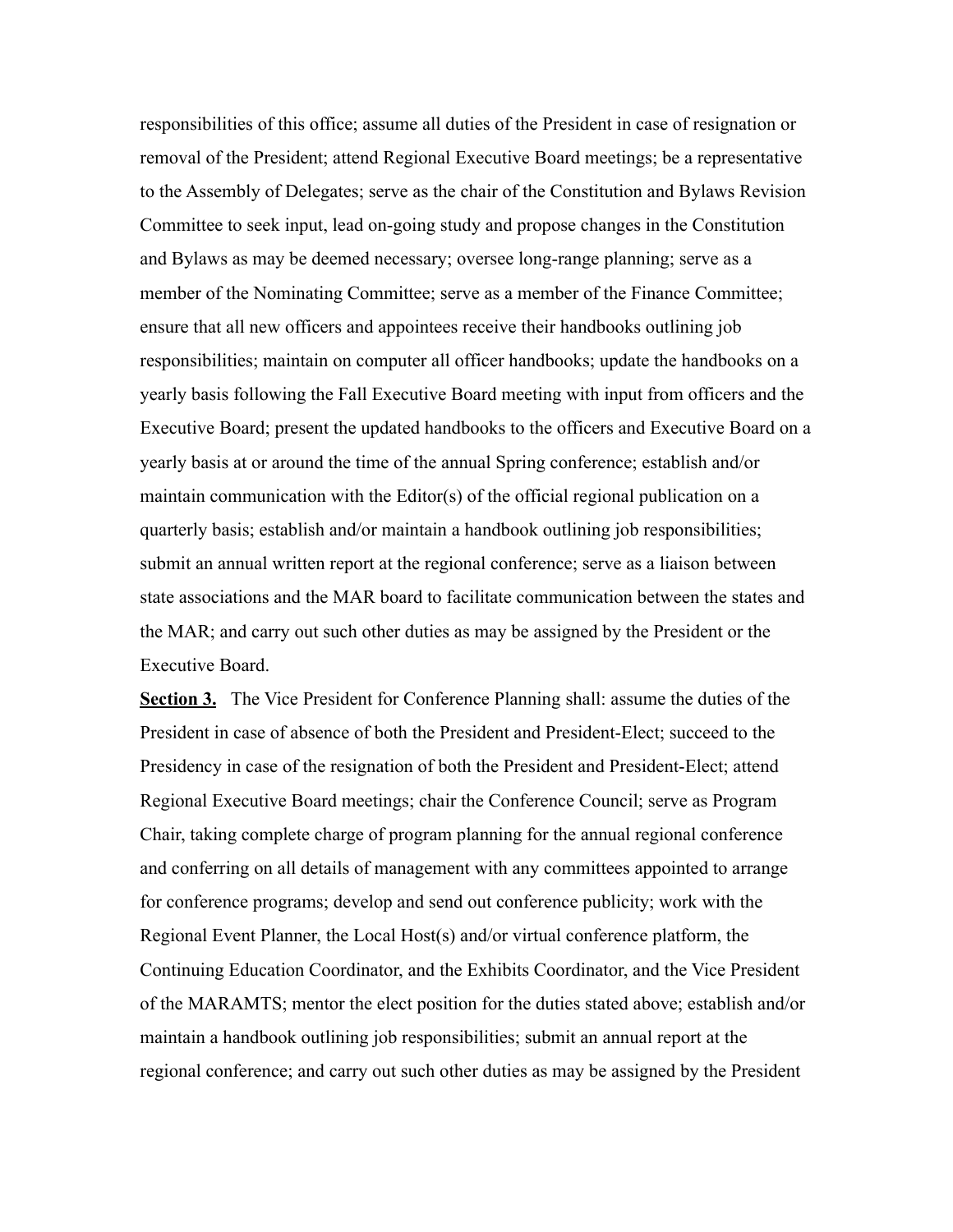or the Executive Board.

**Section 4.** The Vice President for Membership shall: succeed to the presidency in case of the resignation of the President, President-Elect, and the Vice President for Conference Planning; chair the Regional Services Council; serve as regional representative to the Membership Committee of the AMTA; maintain official statistical records of the membership for the Mid-Atlantic Region; correspond with members on related matters; correspond with the national Director of Membership Services and Information Services to facilitate the transmission of information to the regional members; coordinate professional scholarships; highlight membership contributions; support the work of the Anti-Sexual Harassment Subcommittee, appointing a chair or co-chairs; coordinate disaster (manmade and natural) response efforts; attend Regional Executive Board meetings; establish and/or maintain a handbook outlining job responsibilities; submit an annual written report at the regional conference; and carry out such other duties as may be assigned by the President or the Executive Board.

Section 5. The Immediate Past President shall: endeavor to effect a smooth transition of power by assisting and advising the new President as necessary; chair the National Services Council; chair the Nominating Committee present the slate of nominees to the membership; facilitate the election of the Assembly Chair; attend Regional Executive Board meetings; serve as a member of the Assembly of Delegates; serve as a member of a Constitution and Bylaws Revision Committee; serve as a member of the Historical Preservation Committee; establish and/or maintain a handbook outlining job responsibilities; submit an annual written report at the regional conference; and carry out such other duties as may be assigned by the President or the Executive Board. **Section 6.** The Vice President-Elect for Conference Planning shall: study the duties of the Vice President for Conference Planning in order to be prepared at the appropriate time to take over the responsibilities of the office; assist the Vice President for Conference Planning as requested; maintain communication with the Vice President for Conference Planning; attend Regional Executive Board meetings and regional conferences during their term of office; maintain handbooks that outline the duties of the regional conference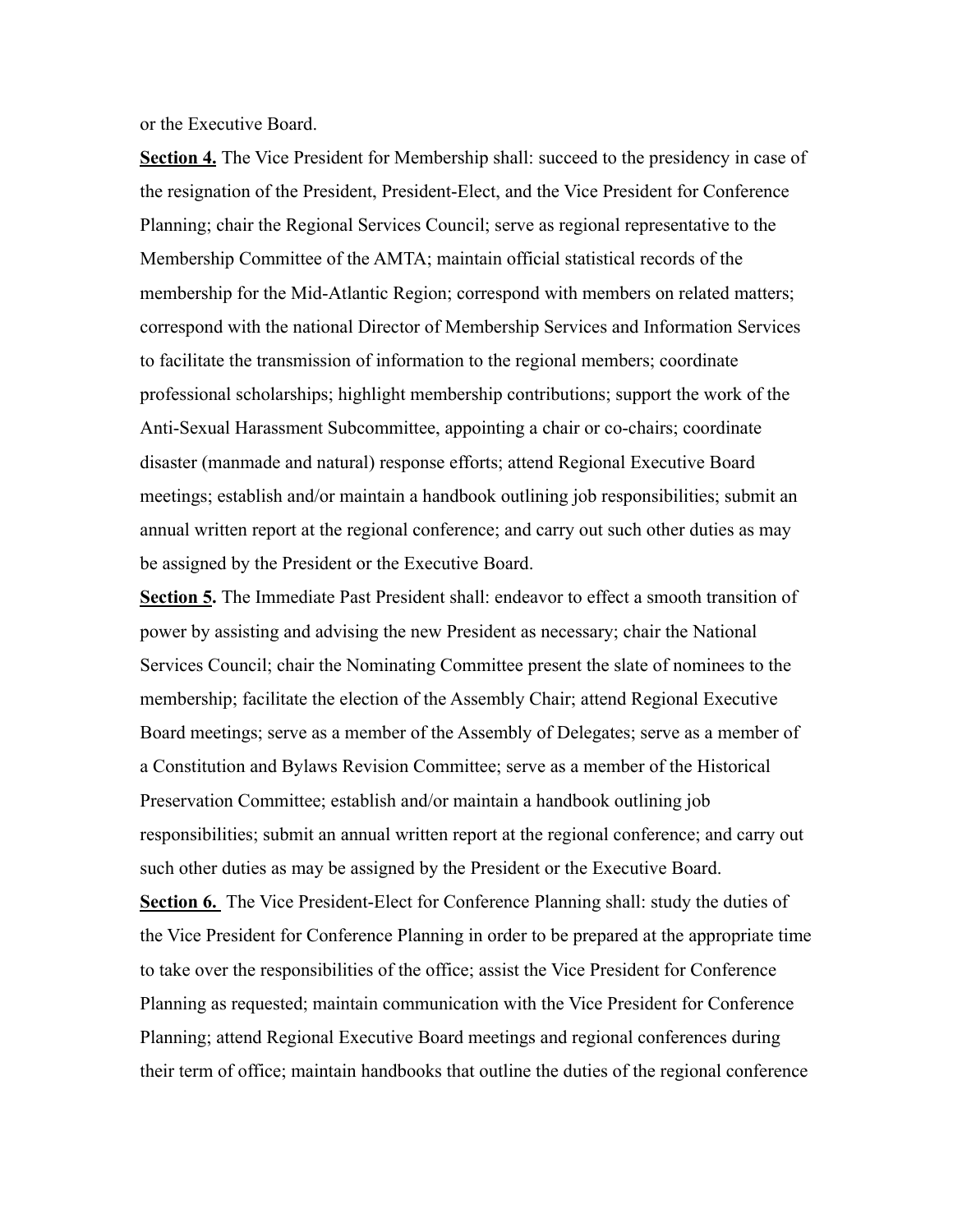local host committee; establish and/or maintain a handbook outlining job responsibilities; and carry out such other duties as may be assigned by the President or the Executive Board.

**Section 7.** The Treasurer shall: pay all bills authorized by the Executive Board and issue reimbursement within 30 days of receipt of the request; keep an itemized account of all receipts and disbursements; present a financial report to the Executive Board regularly; publish the financial report in the regional publication; provide AMTA with financial information necessary to complete tax filing as requested by AMTA; chair the Finance Committee; attend Regional Executive Board meetings; communicate with, advise, and guide the corresponding student officer; mentor the elect position for the duties stated above; establish and/or maintain a handbook outlining job responsibilities; submit an annual written report at the regional conference; and carry out such other duties as may be assigned by the President or the Executive Board.

**Section 8.** The Treasurer-Elect shall: study the duties of the Treasurer in order to be prepared at the appropriate time to take over the responsibilities of the office; assist the Treasurer as requested; maintain communication with the Treasurer; serve as Conference Treasurer for conferences of the Region; assume all duties of the Treasurer in case of resignation or removal of the Treasurer; attend Regional Executive Board meetings and conferences of the Region during their term of office; serve as a member of the Finance Committee; establish and/or maintain a handbook outlining job responsibilities; and carry out such other duties as may be assigned by the President or the Executive Board. **Section 9.** The Public Relations Chair shall: coordinate regional public relations efforts; maintain the Regional website in collaboration with the webmaster; maintain social media outlets; facilitate communication between the webmaster and the Executive Board; serve as regional representative to the Workforce Development and Retention Committee of AMTA; attend Regional Executive Board meetings; request that the President appoint Public Relations Committee members, as needed, to assist in developing and maintaining public relations efforts across the region; maintain regular communication with Public Relations Committee to assist them in fulfilling their duties as outlined in Article IX,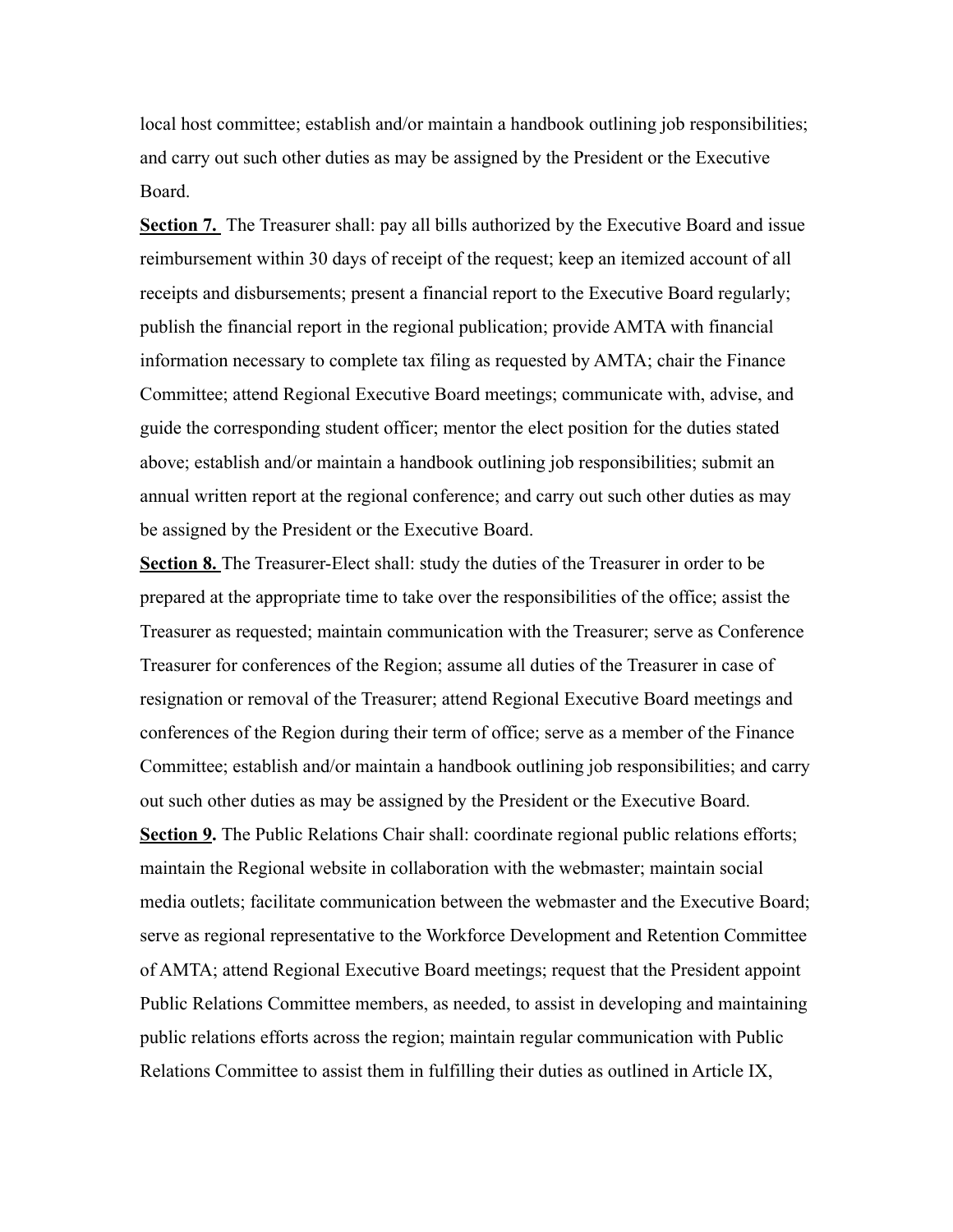Section 3, of the Bylaws; establish and/or maintain a handbook outlining job responsibilities; submit an annual, written report at the regional conference; and carry out such other duties as may be assigned by the President and Executive Board. **Section 10**. The Government Relations Chair shall: serve as regional representative to the Government Relations Committee of AMTA; coordinate state efforts in implementing the AMTA/CBMT State Recognition Operational Plan within the MAR; submit to the President proposed state task force chairs for Board appointment to state task forces (for areas specified in Article V, Section 2 of the Bylaws); direct and assist the State Task Forces in advocating change in public policy conducive to the practice of music therapy; assist State Task Forces in facilitating communication among music therapists in their states; direct issues and concerns from the membership, and/or the State Task Forces, to the Executive Board and the appropriate committees; maintain regular communication with AMTA and CBMT in order to work collaboratively in implementing the State Recognition Operational Plan within the MAR**;** attend Regional Executive Board meetings; communicate with, advise, and guide the corresponding student officer; mentor the elect position for the duties stated above; establish and/or maintain a handbook outlining job responsibilities; submit an annual written report at the regional conference; and carry out such other duties as may be assigned by the President or the Executive Board.

**Section 11.** The Government Relations Chair-Elect shall: study the duties of the Government Relations Chair in order to be prepared at the appropriate time to take over the responsibilities of the office; assist the Government Relations Chair as requested; maintain communication with the Government Relations Chair; assume all duties of the Government Relations Chair in case of resignation or removal of the Government Relations Chair; attend Regional Executive Board meetings during their term of office; participate in regional State Task Force conference calls; establish and/or maintain a handbook outlining job responsibilities; and carry out such other duties as may be assigned by the President or the Executive Board.

**Section 12.** The Student Affairs Advisor, being elected by MARAMTS, shall: serve as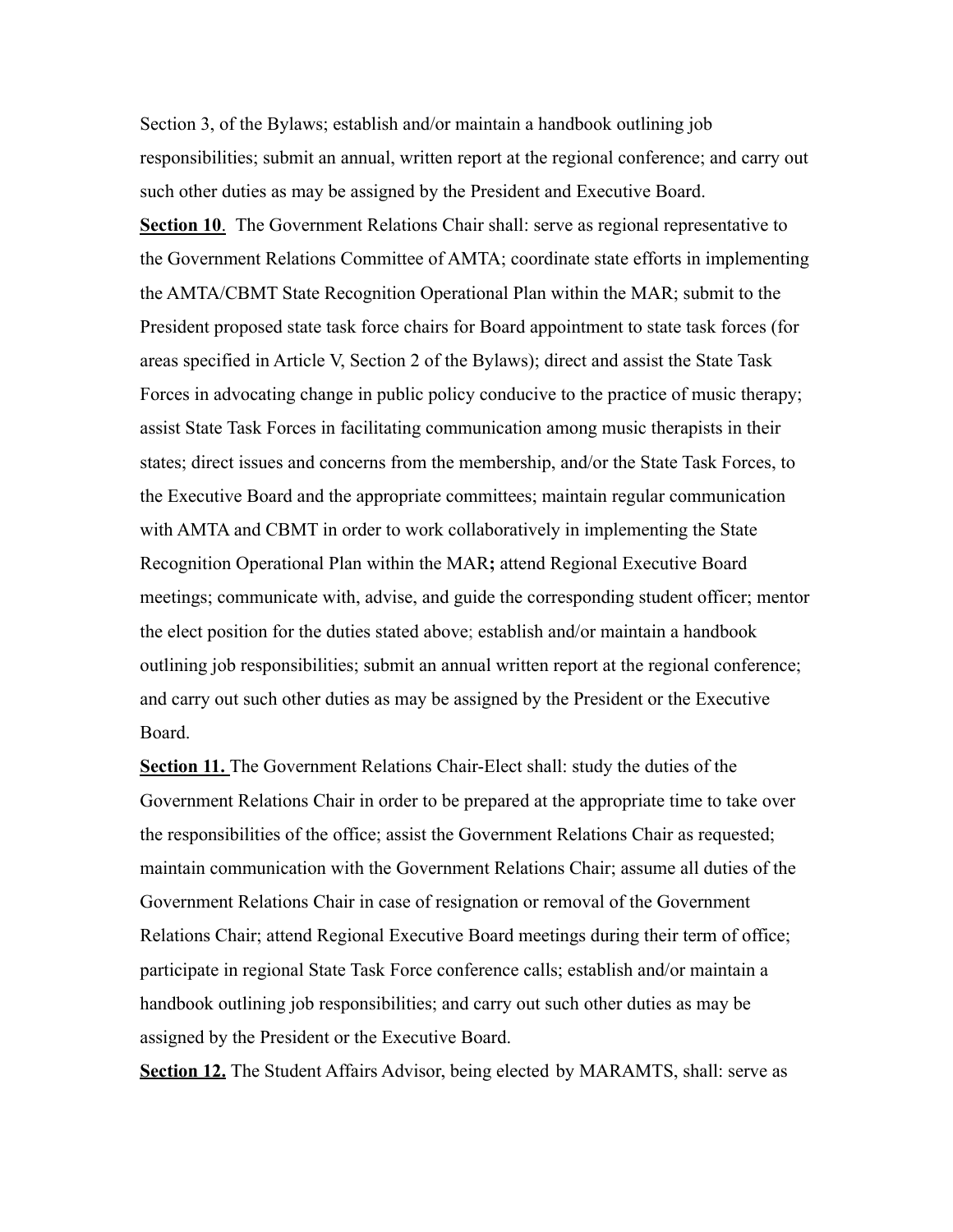the regional representative to the Student Affairs Advisory Board of AMTA; attend Regional Executive Board meetings; serve as a conduit for student problems and concerns, referring to appropriate committees and officers; keep the Regional Executive Board advised of all regional and national student activities; communicate with, advise, and guide corresponding student officer; establish and/or maintain a handbook outlining job responsibilities; submit a written report at the annual regional conference; coordinate and administrate the Jenny Shinn Memorial Scholarship, the Sophomore and Junior Scholarships, and any other student scholarships/awards initiated by the MAR or MARAMTS; and carry out such other duties as may be assigned by the President or the Executive Board. Should the Student Affairs Advisor resign prior to the end of their term, MARAMTS will convene a special election within two (2) weeks of the vacancy of the office.

**Section 13.** The Student Representative shall: hold the current office of Vice President of MARAMTS; and, with the Student Affairs Advisor, communicate with other music therapy students in AMTA affiliated schools; report student views and concerns to the Board; attend Regional Executive Board meetings; and carry out such other duties as may be assigned by the President or the Executive Board; and serve on the Conference Council.

#### **Article IV - Duties of Appointed Officers**

**Section 1.** The Recording Secretary shall: send out meeting announcements; prepare the Executive Board Book for all Executive Board Business Meetings; assist the President in preparing and distributing agendas; keep minutes of all meetings of the Executive Board and the general membership; tally and record all votes in the Executive Board files, notify the President of the outcome, and include the results in their report to the Executive Board; and assure that corporate minutes are maintained. The Recording Secretary shall submit copies of all minutes to the Executive Board, the Archivist, and the webmaster for posting on the Regional website. The Recording Secretary shall also: communicate with, advise, and guide the corresponding student officer; establish and/or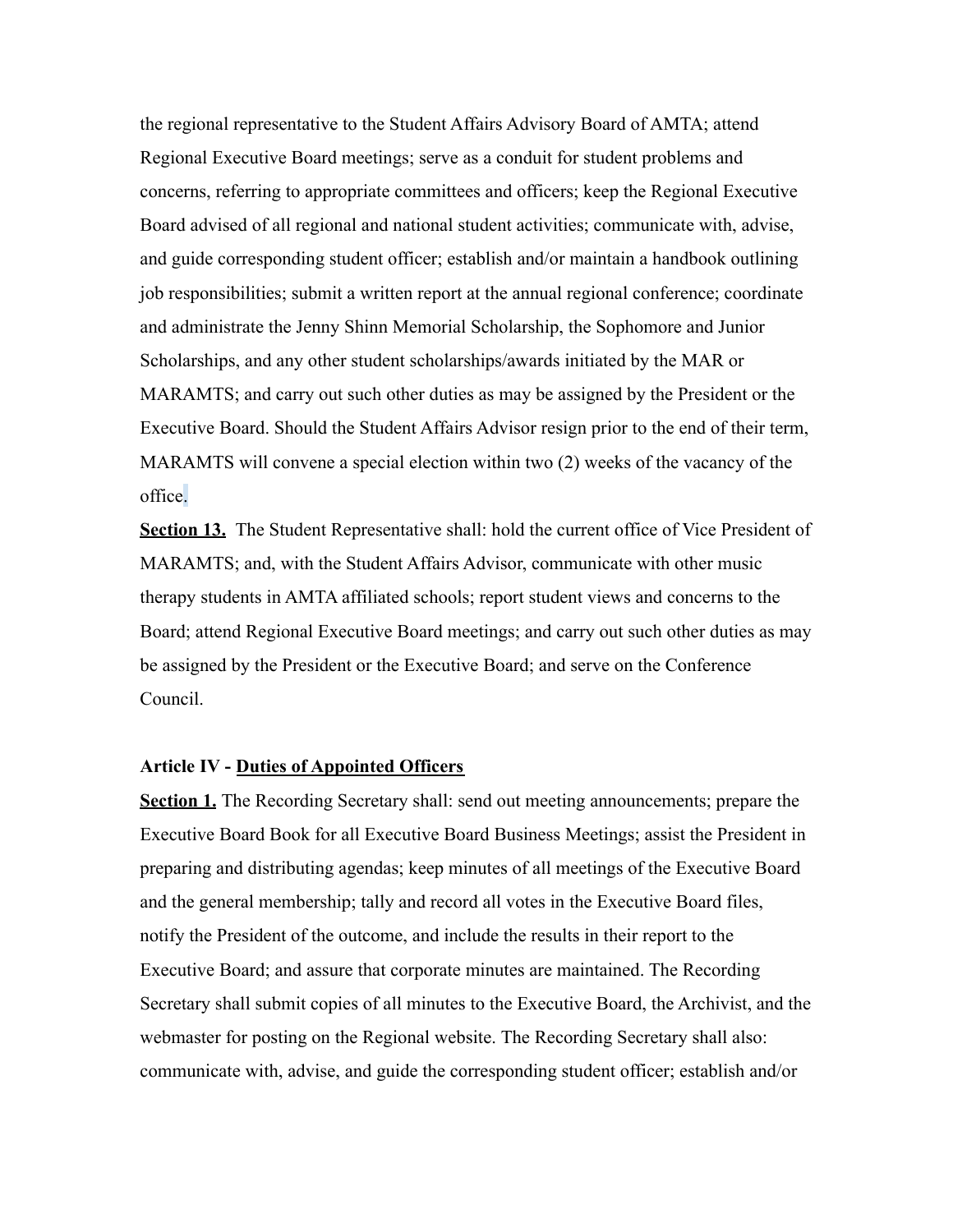maintain a handbook outlining job responsibilities; and carry out such other duties as may be assigned by the President or the Executive Board.

**Section 2.** The Editor shall: oversee, format, and publish the official regional publication which shall be published quarterly pending availability of funds; ensure timely communication and outreach regarding upcoming events, elections, and updated MAR information; facilitate regional elections including creating ballots, tracking responses, and informing the Immediate Past-President of the results; maintain a database of current and past MAR members, conference attendees, and those that sign into the newsletter; attend Regional Executive Board meetings; establish and/or maintain a handbook outlining job responsibilities; and communicate with, advise and guide the corresponding student officer; submit an annual written report at the regional conference; and carry out such other duties as may be assigned by the President or the Executive Board. **Section 3** The Parliamentarian shall: be knowledgeable of the MAR Constitution and Bylaws as well as Robert's Rules of Order, most recent edition; assist the MAR Executive Board in interpreting the Constitution, Bylaws and rules of order; serve on the Constitution and Bylaws Revision Committee; and advise the President on the proper procedures for the conduct of Executive Board and Regional business meetings. **Section 4.** The Historian shall, with the Archivist, co-chair the Historical Preservation Committee; preserve and share pertinent events within the MAR; publish any findings of historical value in the regional publication; coordinate historical displays and the dissemination of historical information; establish and/or maintain a handbook outlining job responsibilities; submit an annual written report at the regional conference; and carry out such other duties as may be assigned by the President or the Executive Board. **Section 5.** The Archivist shall, with the Historian, co-chair the Historical Preservation Committee; maintain the regional Archives, including identifying best methods for maintaining, storing, and (when appropriate) digitizing various types of documents and artifacts; forward appropriate items to the AMTA Archivist for permanent preservation in the AMTA Archives; establish and/or maintain a handbook outlining job responsibilities; submit an annual written report at the regional conference; and carry out such other duties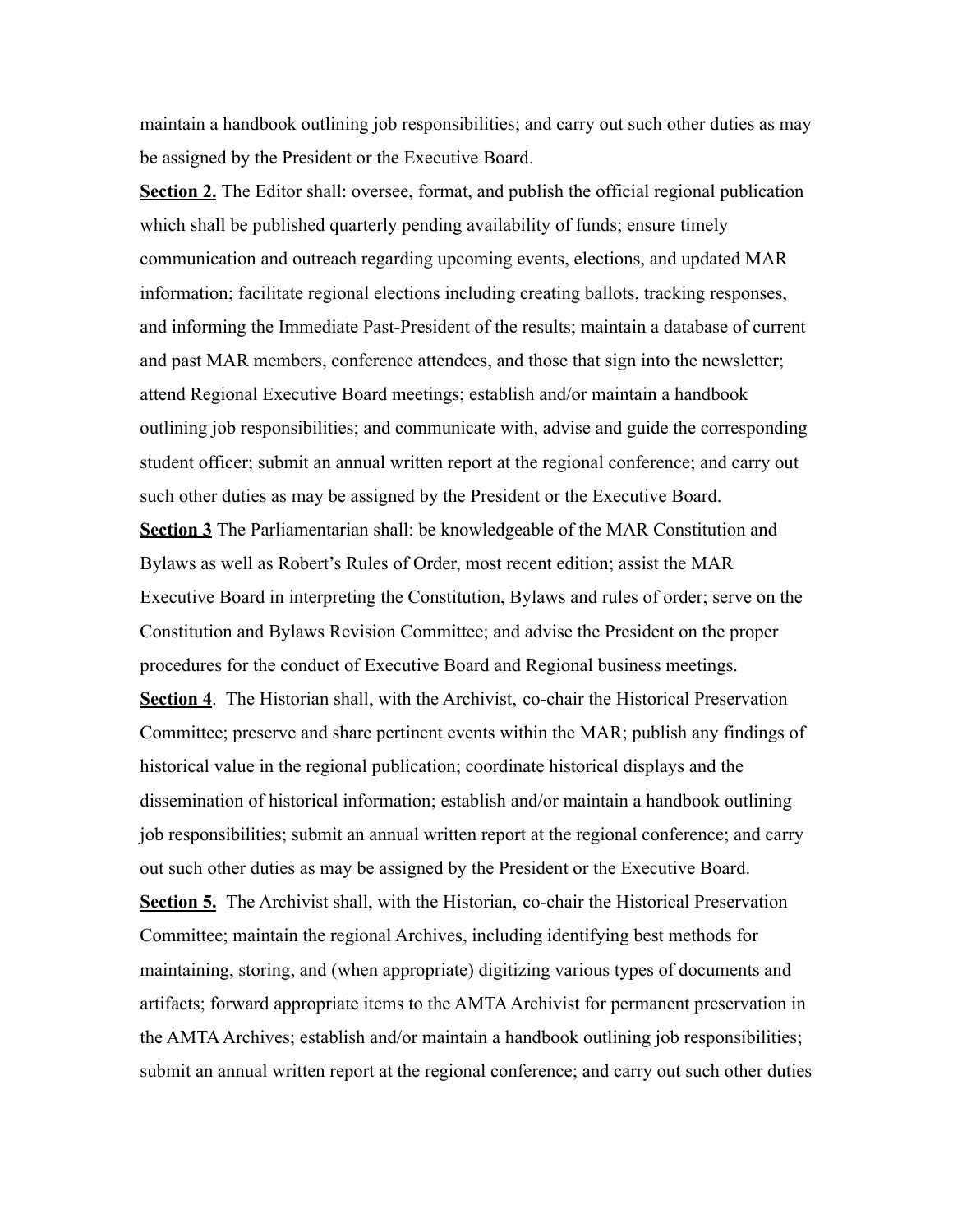as may be assigned by the President or the Executive Board.

**Section 6.** The Continuing Education Coordinator shall: coordinate regional continuing education events; assure that the region remains in good standing as an approved continuing education provider according to the policies of CBMT and any other regulatory bodies; serve as regional representative to the Continuing Education Committee of AMTA; attend Regional Executive Board meetings; establish and/or maintain a handbook outlining job responsibilities; submit an annual, written report at the regional conference; and carry out such other duties as may be assigned by the President and Executive Board.

## **Article V - Appointed Positions**

Appointed positions shall consist of the following: Regional Event Planner and Assistant Editor. Specific duties of each position shall be defined and assigned by the President and/or the Executive Board. The Region will maintain handbooks delineating the current duties of each appointed position.

# **Article VI - Elections, Terms of Office, and Vacancies**

**Section 1.** A Nominating Committee shall be appointed by the President with the approval of the Executive Board. The Nominating Committee shall be chaired by the Immediate Past-President and include the President-Elect

and five (5) professional regional members that reflect the diverse perspectives and identities of the music therapy field. The representatives to the Nominating Committee shall be appointed for a two (2) year term, commencing during the fall business meeting in even-numbered years.

**Section 2.** The Nominating Committee shall draw up a slate of consenting candidates for each elective office to be presented to the general membership at the annual regional conference or via special election procedures as specified in the Bylaws, Article VI, Section 5. The slate of candidates shall be anonymous. The Nominating Committee shall provide membership with biographical information obtained via questionnaire pertaining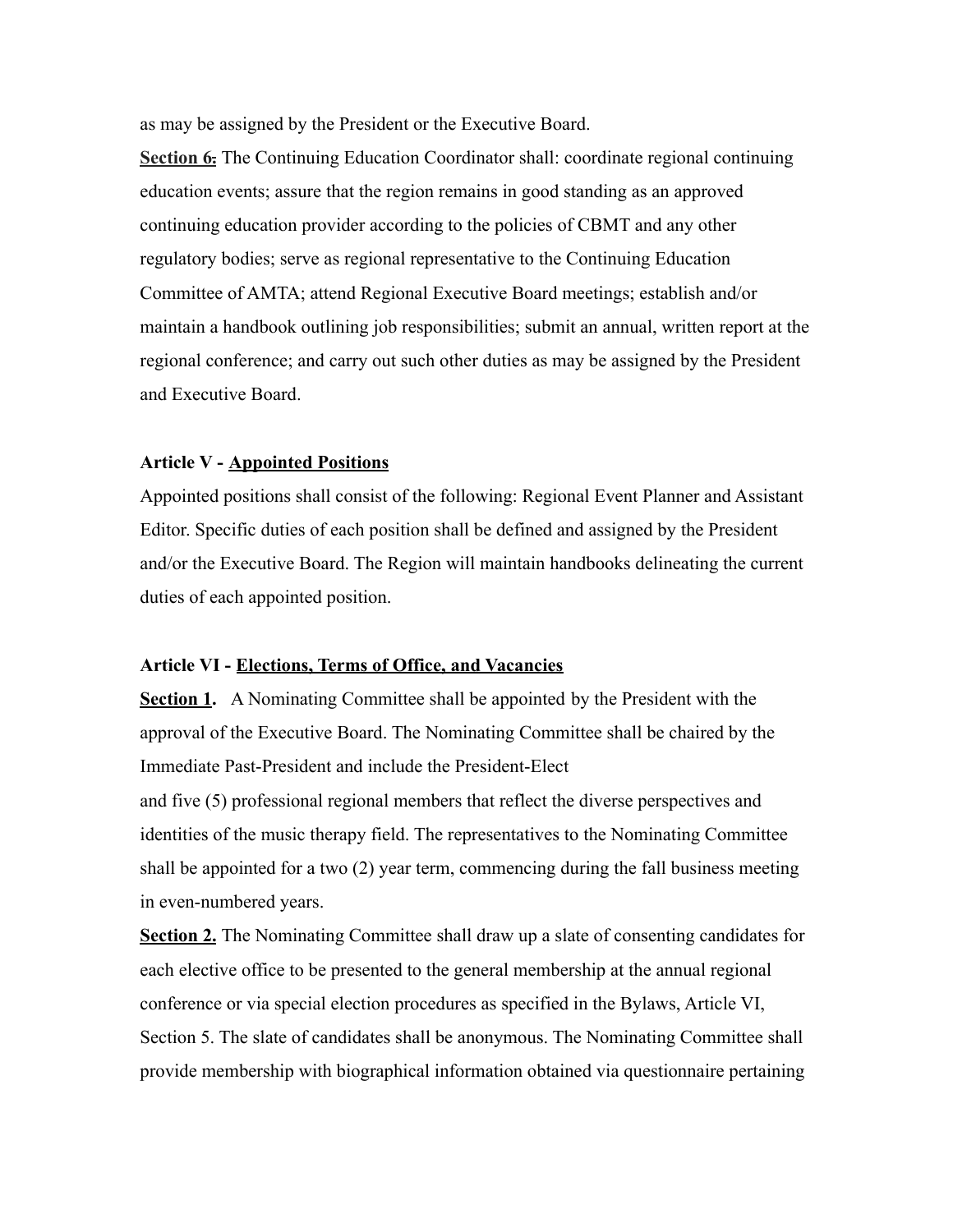to each candidate's training, life experiences, perspective, and motivation to serve, avoiding identifying information wherever possible. The Committee shall make every attempt to present at least two (2) candidates for each elective office. They shall also draw up a slate of at least twice as many nominees as there are designated positions for the Assembly of Delegates. Additional nominees of consenting candidates for elective offices shall be accepted from the floor at the annual regional conference or via special election procedures as specified in the Bylaws, Article VI, Section 5.

**Section 3.** All elections shall be held by secret ballot. For regular elections, ballots will be distributed no later than two (2) weeks following the conclusion of the annual regional conference. All nominees shall be listed on the Region's website with accompanying biographical information. For each office, the nominee receiving the greater or greatest number of votes shall be considered elected. In the event that this greater or greatest number is a tie, the members of the outgoing Executive Board shall cast a deciding vote. This shall apply to tie votes for the Assembly only when the tie would result in (a) one candidate serving on the Assembly and the other serving as an Alternate; or (b) one candidate serving as an Alternate and the other not being included as an Alternate. Ties within the list of Alternates shall be ranked and called at the discretion of the President. The Chair of the Nominating Committee shall present the results for publication in the first edition of the official regional publication following the election and shall notify AMTA of the election results.

**Section 4.** Should a vacancy occur in an elective office which is not filled through regular succession of that office, the President shall appoint someone to fill that position until it is filled by regular or special election, as specified in the Bylaws, Article VI, Sections 2, 3, and 5. Should a vacancy occur in the Immediate Past President position, the President will appoint someone to fill that position for the remainder of the term with preference being given to former Past Presidents.

**Section 5.** A special election will be completed within four (4) months of the vacancy of an elective office, which is not filled through regular succession of that office, as specified in the Bylaws, Article VI, Section 4. In the event a special election is held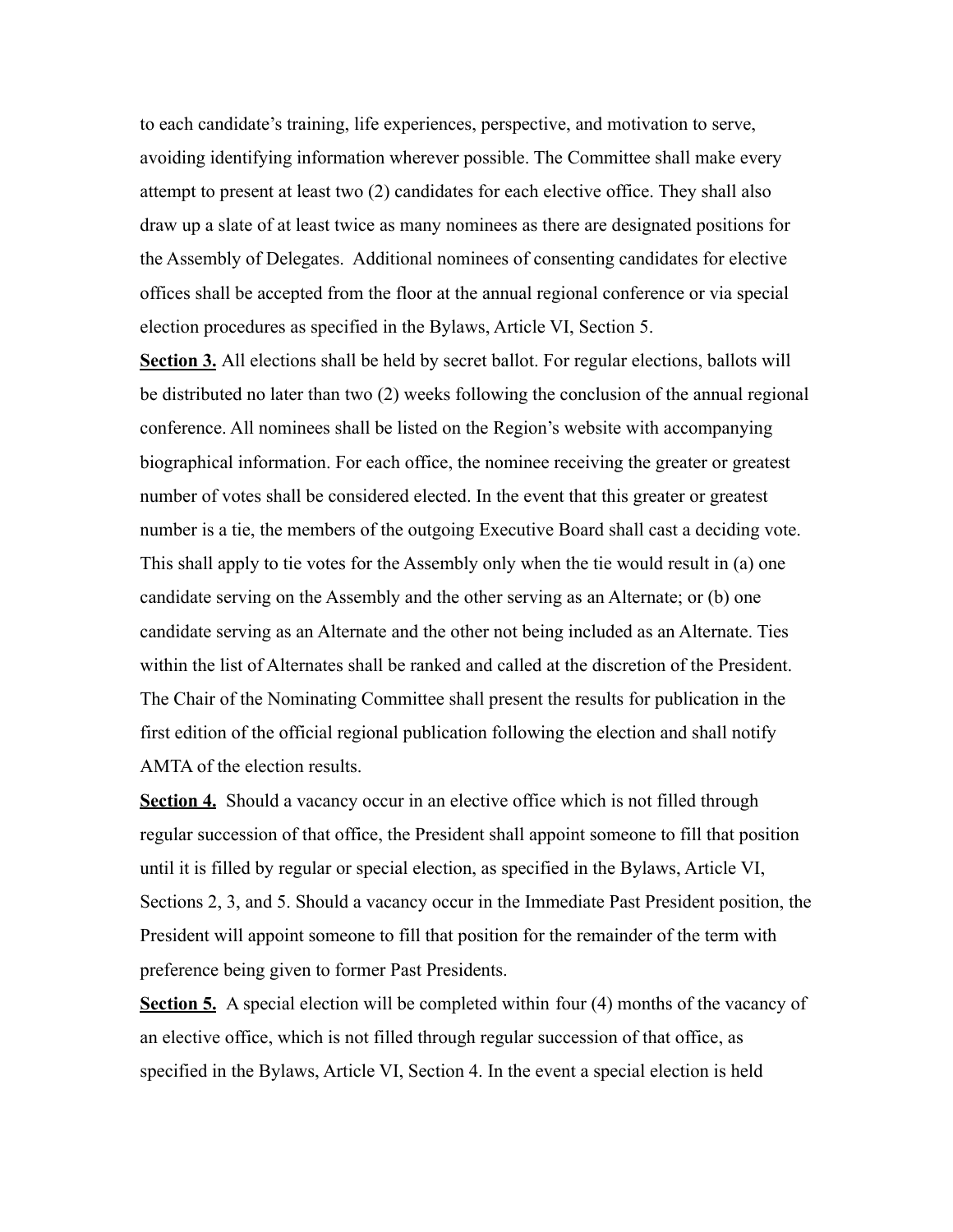between conferences of the Region*,* the nomination and election shall be conducted via electronic media as follows: The Nominating Committee will present a slate of nominees to the members. In the two (2) weeks that follow, members may nominate additional consenting candidates. Ballots will then be distributed within two (2) weeks following the end of the nomination period. When a special election is held during a regional conference, should only one nominee be identified by the end of the final business meeting of the same conference, the members present can vote for the one nominee, thereby suspending the ballot process.

**Section 6.** Votes for Assembly Delegates will be tabulated and nominees will be ranked from highest to lowest. Primary Delegates will be those receiving the highest number of votes. Alternate Delegate positions will be filled from the remaining nominees in rank order until all positions have been filled. In the event of a tie for the final Assembly position, the members shall cast a deciding vote. The Chair of the Nominating Committee shall present the results for publication in the first edition of the official regional publication following the election and shall notify AMTA of the election results. **Section 7.** All elected officers except the Treasurer, Treasurer-Elect, and Assembly Delegates shall commence office at the conclusion of the summer transition meeting and continue for a term of two (2) years or until the next subsequent election. The incoming President shall be formally introduced at the closing session of the annual spring conference. The Treasurer's and Treasurer-Elect's terms will commence with the start of the new fiscal year following the election. The Assembly Delegates' term of office will coincide with the terms of the national officers.

**Section 8.** During the interim between their election or appointment to office and their assumption of that office, the newly elected or appointed officers are expected to contact the outgoing officers and to become fully apprised of the events and information associated with the office. Retiring officers will surrender all records and accounts related to their offices to their successors by the first day of the new officers' term of office.

**Section 9.** The President and President-Elect may not hold the same office for more than one (1) consecutive term.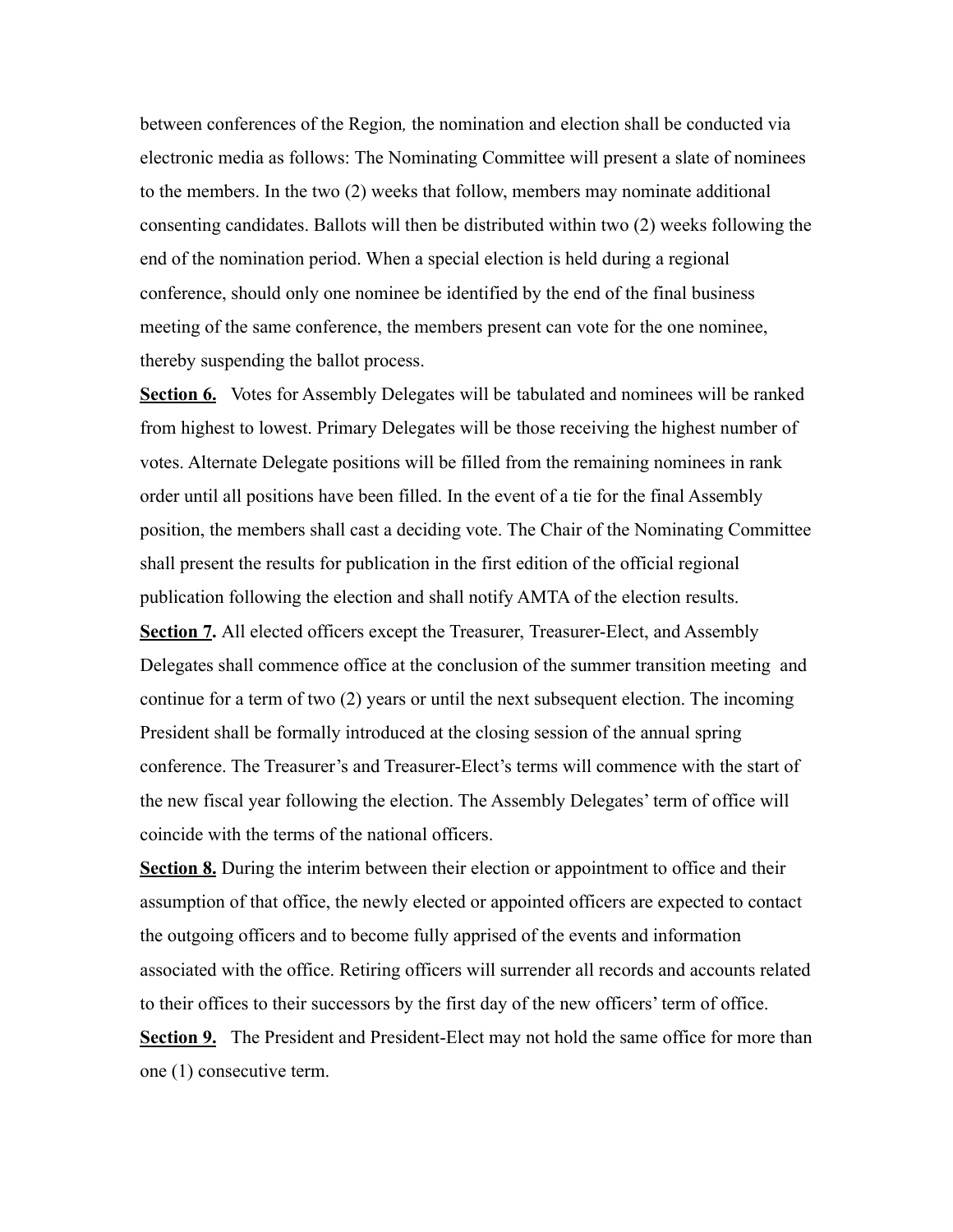**Section 10.** Removal of an officer shall be dealt with as stated in Article XIII-75, Trial of Members of Societies in Robert's Rules of Order.

# **Article VII - Assembly of Delegates**

**Section 1.** The Regional Delegates elected to the AMTA Assembly of Delegates shall attend all business meetings of the Assembly and represent the interests of the Region. **Section 2.** Delegates and Alternates shall commit themselves to attendance at all regional business meetings, as well as regional and national conferences during their term of office. If a Delegate cannot attend a national conference, they shall inform the Assembly Chair at least one (1) month prior to the conference so that the Assembly Chair may ensure that an Alternate attend in the Delegate's place. The Assembly Chair may at the time of the annual Assembly of Delegates substitute an active Mid-Atlantic member for an absentee Delegate or Alternate.

**Section 3.** The Delegates and Alternates shall be elected by secret ballot as outlined in Article VI, Section 3. In odd-numbered years, the Assembly Delegates and Alternates shall elect one Delegate to serve as Assembly Chair in an email vote coordinated by the Immediate Past President within one (1) month following the annual AMTA conference. Current voting members of the Executive Board, as well as Alternate Delegates, shall be deemed ineligible to serve as Assembly Chair.

**Section 4.** The Assembly Chair shall: serve as a liaison among the Executive Board, Assembly Delegates and Alternates and the general membership; serve on the Constitution and Bylaws Revision Committee; attend Regional Executive Board meetings; disseminate information related to issues expected to come before the Assembly to the general membership; solicit feedback from the membership on issues that are to come before the Assembly; submit a written report for publication in the newsletter following the annual Assembly of Delegates meeting; work with the President and the Delegates and Alternates to ensure attendance and participation in Assembly meetings at each national conference; schedule periodic meetings of the regional delegation throughout the year, some to include the general membership; insure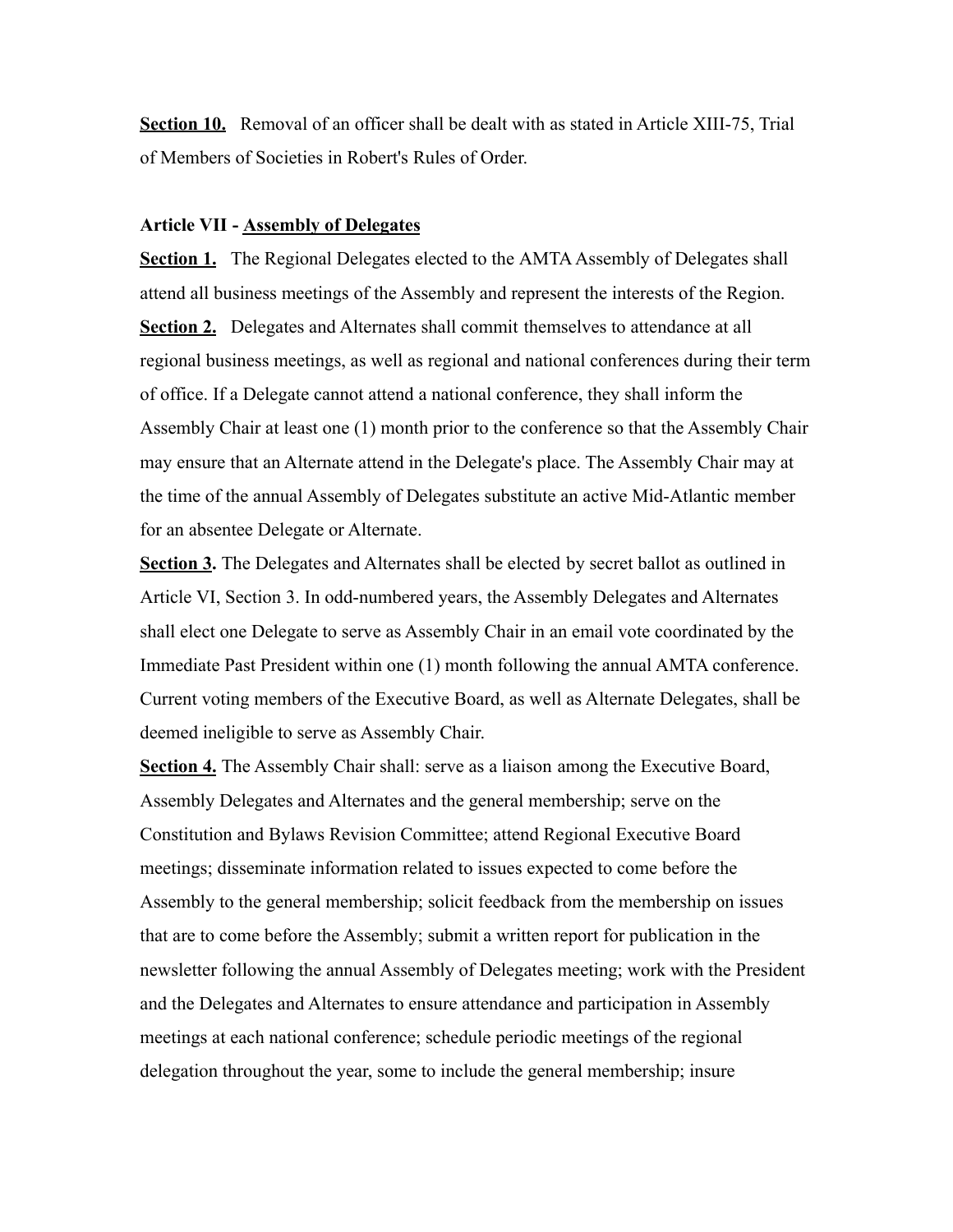concurrent session and meeting time at the regional conference; and carry out such other duties as may be assigned by the President or the Executive Board.

**Section 5.** The term of office for Regional Delegates shall be two (2) years. **Section 6**. Should the Assembly Chair resign, a special election of the remaining Delegates shall be organized within two (2) weeks by the President to fill the vacancy. This election shall occur electronically and include any current Delegates who agree to run. In the event that no Delegates agree to run, the President shall assume the duties of the Assembly Chair until such time that the Assembly-Elect is seated in the fall and elects a new Chair.

#### **Article VIII - National Standing Committees and Boards**

**Section 1.** The National Standing Committees are: Academic Program Approval Committee; Association Internship Approval Committee; Clinical Practice Networking Committee; Continuing Education Committee; Diversity, Equity, and Inclusion Committee; Government Relations Committee; International Relations Committee; Interprofessional Collaborative Resources Committee; Membership Committee; Professional Advocacy Committee; Reimbursement Committee; Research Committee; Standards of Clinical Practice Committee; Technology Committee; and Workforce Development and Retention Committee.

**Section 2.** The National Boards which include regional representation are the Judicial Review Board and the Student Affairs Advisory Board.

**Section 3.** Representatives to each of these committees and national boards shall commit themselves to attendance at all national meetings which occur during their terms, perform the functions of the committee, and submit a report to the National Services Council Chair prior to each Regional Executive Board meeting and at the regional conference.

**Section 4.** The representatives to the national standing committees and the Judicial Review Board shall be appointed for a two (2) year term by the President with the approval of the Executive Board. Representatives may be reappointed at the President's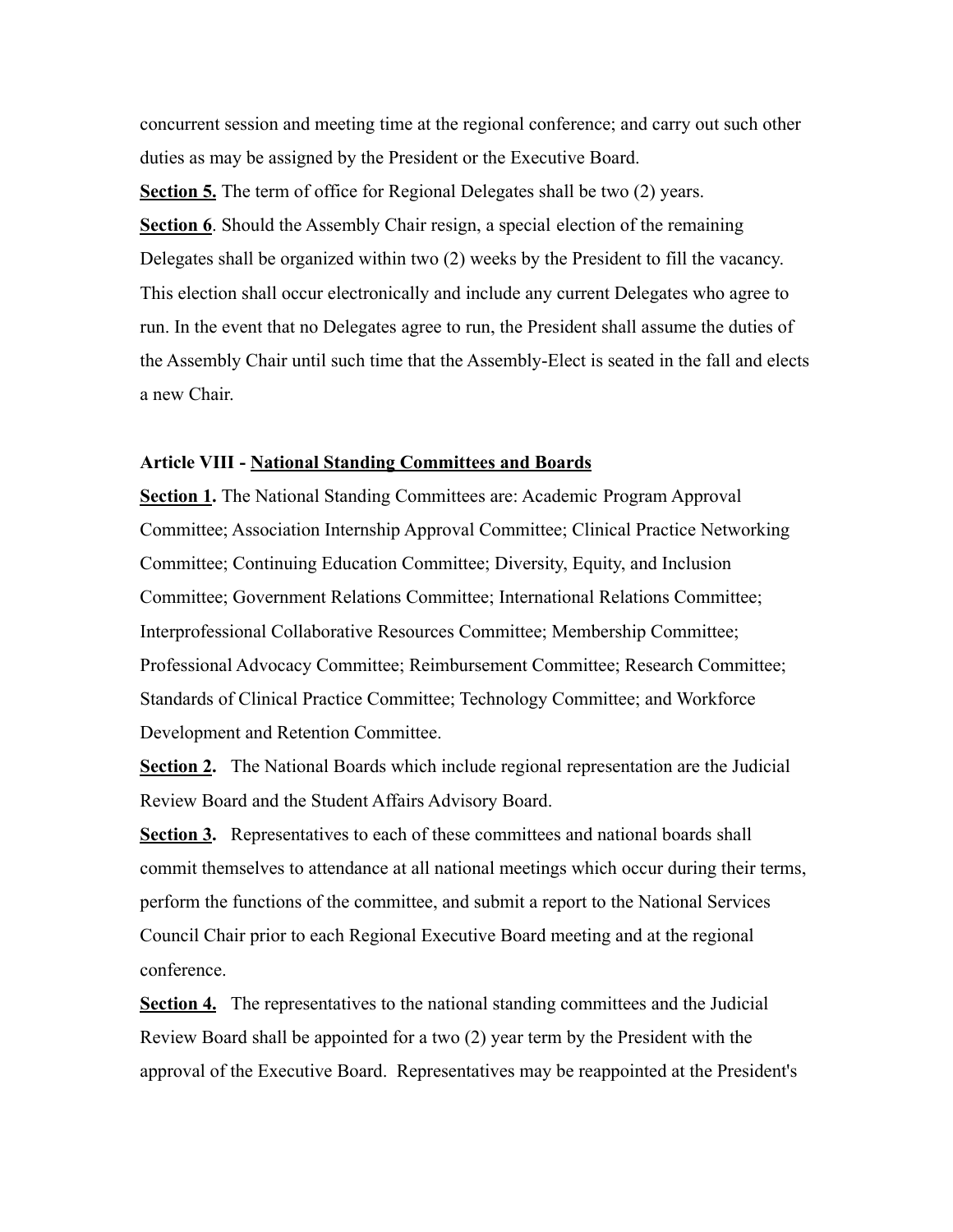discretion.

**Section 5.** Prospective appointed committee and council members shall submit a short biography to the Executive Board for consideration before approval.

#### **Article IX - Regional Committees and Auxiliary Organizations**

**Section 1.** Members and duties of the Nominating Committee are set forth in Article VI of the Bylaws.

**Section 2.** The Finance Committee shall consist of the Treasurer, who shall serve as chair, Treasurer-Elect, President, President-Elect, Past President and at least one (1) additional member from the MAR. Duties of the Finance Committee shall be to make recommendations to the Executive Board regarding fiduciary responsibility of the financial resources held by the region; to assist the Treasurer in the construction of the proposed annual budget; and to assist the Treasurer in developing and maintaining fiscal policy recommendations to the Executive Board.

**Section 3.** The Public Relations Committee shall consist of the Public Relations Chair, the MARAMTS Public Relations Chair, and a minimum of three (3) additional members of the MAR. Duties of the Public Relations Chair are specified in the Bylaws, Article III, Sec. 9. Duties of the Public Relations Committee members are to assist the Public Relations Chair in carrying out their duties.

**Section 4.** The Government Relations Committee shall consist of the Government Relations Chair, Government Relations Chair-Elect, and the Chairs of the State Task Forces within the MAR. Duties of the Government Relations Chair and Government Relations Chair-Elect are specified in the Bylaws, Article III, Sections 10 and 11. Duties of the Government Relations Committee members are to participate in AMTA national advocacy activities and assist with the implementation of the AMTA and CBMT State Recognition Operational Plan within the MAR.

**Section 5.** The Research committee shall consist of the MAR Representative to the AMTA Research Committee, who shall serve as chair, and five (5) additional members of the MAR with expertise in music therapy research. Members to this committee will be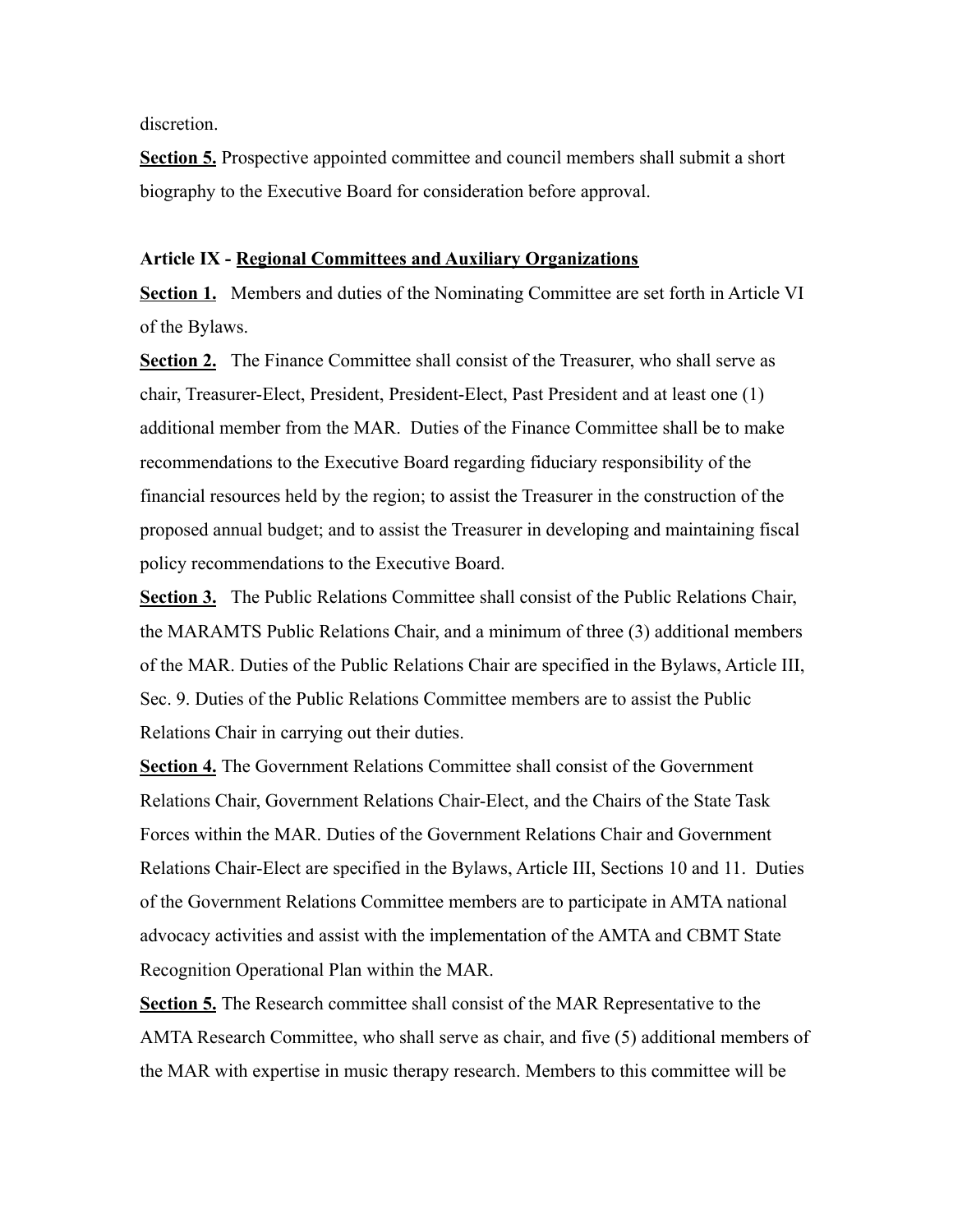appointed by the President with approval from the Executive Board. Duties of the Research Committee shall be to serve as a resource for the MAR members interested in carrying out research projects; to submit research articles to the regional newsletter; to sponsor the Research Poster Session at the annual conference; and to sponsor research related activities.

**Section 6.** The Historical Preservation Committee shall consist of the Historian and Archivist, who shall serve as Co-Chairs, the Immediate Past President, a student representative, and a minimum of two (2) additional members of the MAR. Duties of the Historical Preservation Committee are to serve as a resource for MAR members interested in historical research; submit articles to the regional newsletter; coordinate the presentation of historical sessions at the annual conference; prepare and exhibit archival materials at the MAR booth and AMTA and MAR conferences; and support and assist the Archivist in obtaining and preserving items for the Regional Archives.

**Section 7.** The MAR Cultural Humility, Accessibility, Diversity, and Inclusion Committee (CHADI) shall consist of two (2) co-chairs, a minimum of one (1) student representative, and a minimum of three (3) additional members of the MAR. Duties of the CHADI Committee are to increase knowledge as it pertains to diversity, accessibility, and inclusion for the region; serve as a resource for the MAR on issues pertaining to cultural humility, accessibility, diversity and inclusion; and collaborate with the MAR President and Vice President for Membership to address human rights disasters that negatively impact members of our region. One of the co-chairs of the CHADI Committee will represent the MAR on the AMTA Disaster Relief Committee and the AMTA Diversity, Equity and Inclusion Committee.

**Section 8.** The Constitution and Bylaws Revision Committee shall consist of the President-Elect, who shall serve as Chair, the Immediate Past-President, Parliamentarian, Assembly Chair, MARAMTS Parliamentarian, and a minimum of two (2) additional professional members of the MAR. Duties of the Constitution and Bylaws Revision Committee are to study and propose changes in the Constitution and Bylaws as may be deemed necessary; to present proposed changes to the membership as established in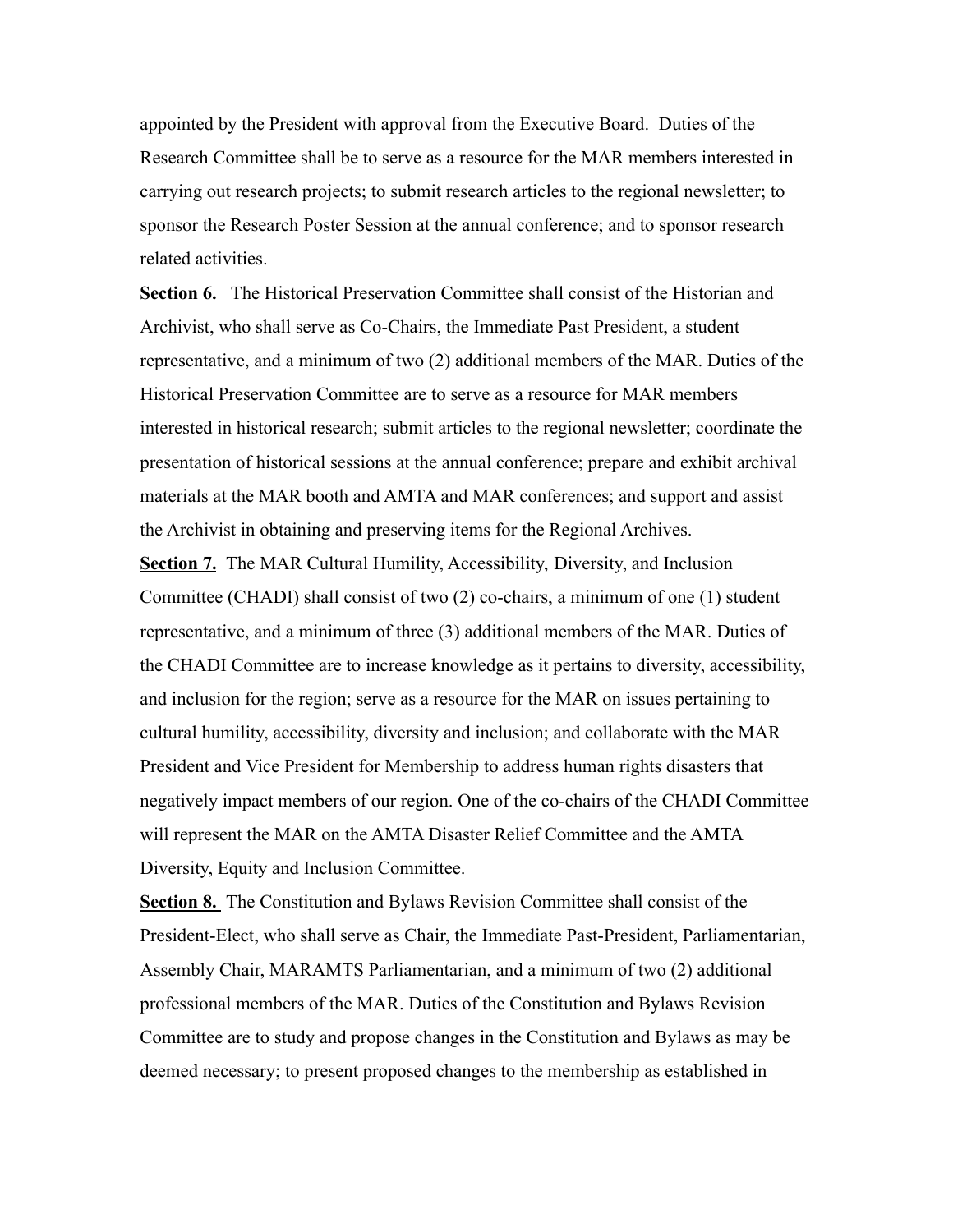Constitution, Article XIII, Sections 1 and 2; and to lead discussion and voting on the proposed changes during the Business Meetings at the annual regional conference. **Section 9.** The establishment of auxiliary organizations is authorized by the Executive Board. Each of these organizations adopts the purposes and goals of the MAR, agrees to conform to the Bylaws of the MAR, and submits a copy of its constitution and/or bylaws to the Executive Board for formal approval. The relationship of such organizations to the MAR may be defined from time to time by the Executive Board.

**Section 10.** The Mid-Atlantic Region Association for Music Therapy Students (MARAMTS) is the official student organization of the MAR and will conform to the requirements for auxiliary organizations as specified in the Bylaws.

# **Article X - Special Interest Groups and State Associations**

**Section 1.** Members of the Mid-Atlantic Region may petition the Executive Board for recognition as a Special Interest Group for reasons of professional development in specialized areas of clinical practice. Members desiring to form a Special Interest Group (SIG) must present a request in writing from five (5) members stating the specialty area involved, the need for the SIG, and the educational and professional goals for the SIG. SIGs may request special programming for the annual conference and/or offer workshops and symposia in their field of specialization with the approval of the Executive Board. **Section 2.** Members desiring to form a State Association of the MAR must present a request in writing, a copy of their Constitution and Bylaws and a current roster to the MAR President. These documents must be re-submitted when changes are made. **Section 3.** SIGs and State Associations may request special programming or meetings for the annual conference and/or offer workshops and symposia in their field of specialization with the approval of the Executive Board. Recognition is contingent upon an affirmative majority vote of the Executive Board.

#### **Article XI - MAR Advocacy Award**

An annual award may be presented to one or more individuals who are not music